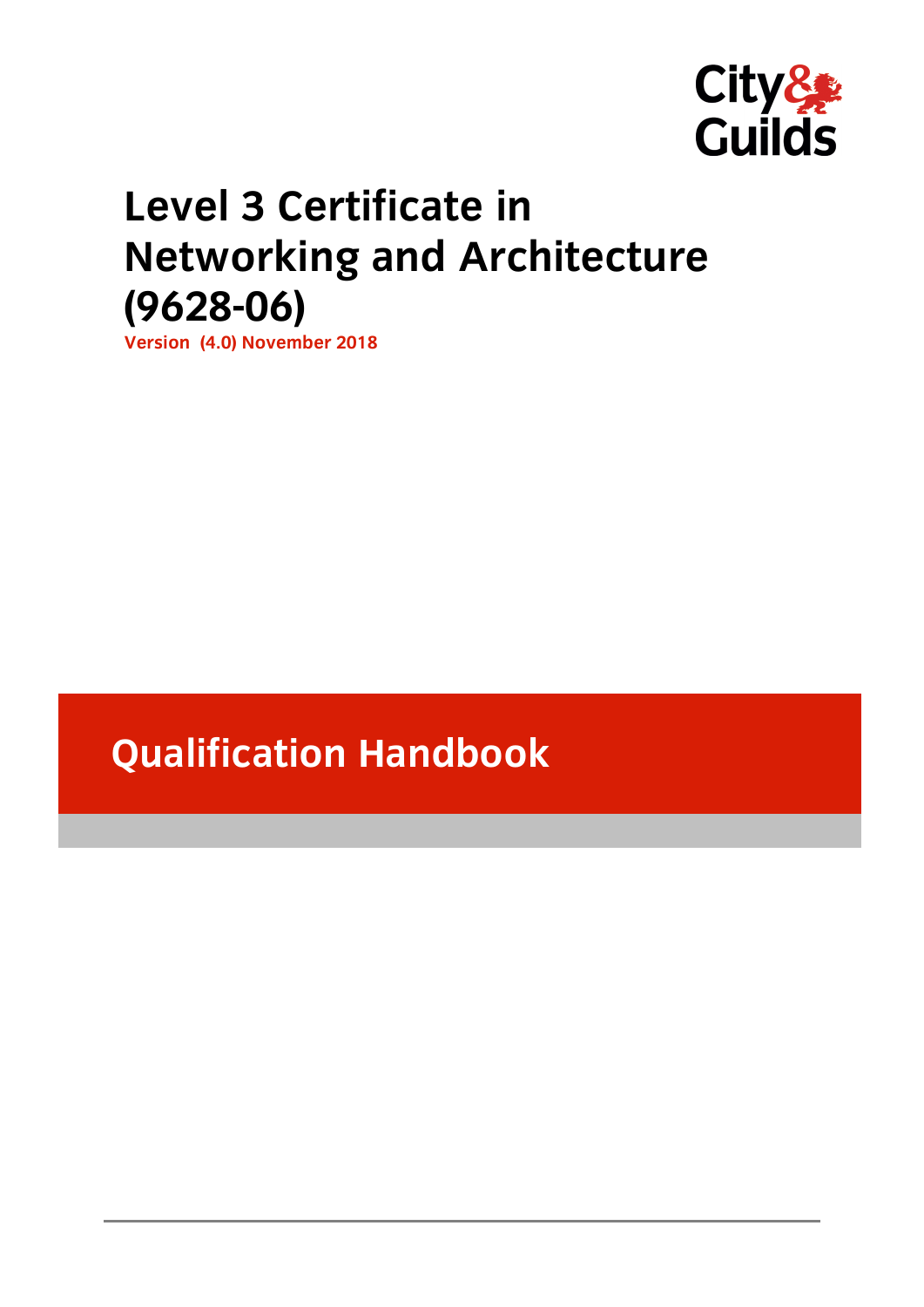# **Qualification at a glance**

| <b>Industry area</b>                                  | <b>IT Professional</b>                                                                                                |            |                                                     |                                          |
|-------------------------------------------------------|-----------------------------------------------------------------------------------------------------------------------|------------|-----------------------------------------------------|------------------------------------------|
| <b>City &amp; Guilds number</b>                       | 9628                                                                                                                  |            |                                                     |                                          |
| Age group                                             | $16+$                                                                                                                 |            |                                                     |                                          |
| <b>Assessment</b>                                     | Online multiple choice test                                                                                           |            |                                                     |                                          |
| <b>Approvals</b>                                      | Approval application required.<br>Please see www.cityandguilds.com for details.                                       |            |                                                     |                                          |
| <b>Registration and certification</b>                 | Registration and certification of this qualification is<br>through the Walled Garden, and is subject to end<br>dates. |            |                                                     |                                          |
| <b>Title and level</b>                                | <b>GLH</b>                                                                                                            | <b>TQT</b> | <b>City &amp; Guilds</b><br>qualification<br>number | <b>Ofqual</b><br>accreditation<br>number |
| Level 3 Certificate in Networking and<br>Architecture | 35                                                                                                                    | 175        | 9628-06                                             | 603/0618/X                               |

| Version and date  | <b>Change detail</b>                                                 | <b>Section</b>  |
|-------------------|----------------------------------------------------------------------|-----------------|
| 2.0 March 2018    | Minor cosmetic corrections                                           | <b>Unit 306</b> |
| 3.0 April 2018    | Test specification detail added                                      | Assessment      |
| 4.0 November 2018 | Test specification updated with<br>revised total number of questions | Assessment      |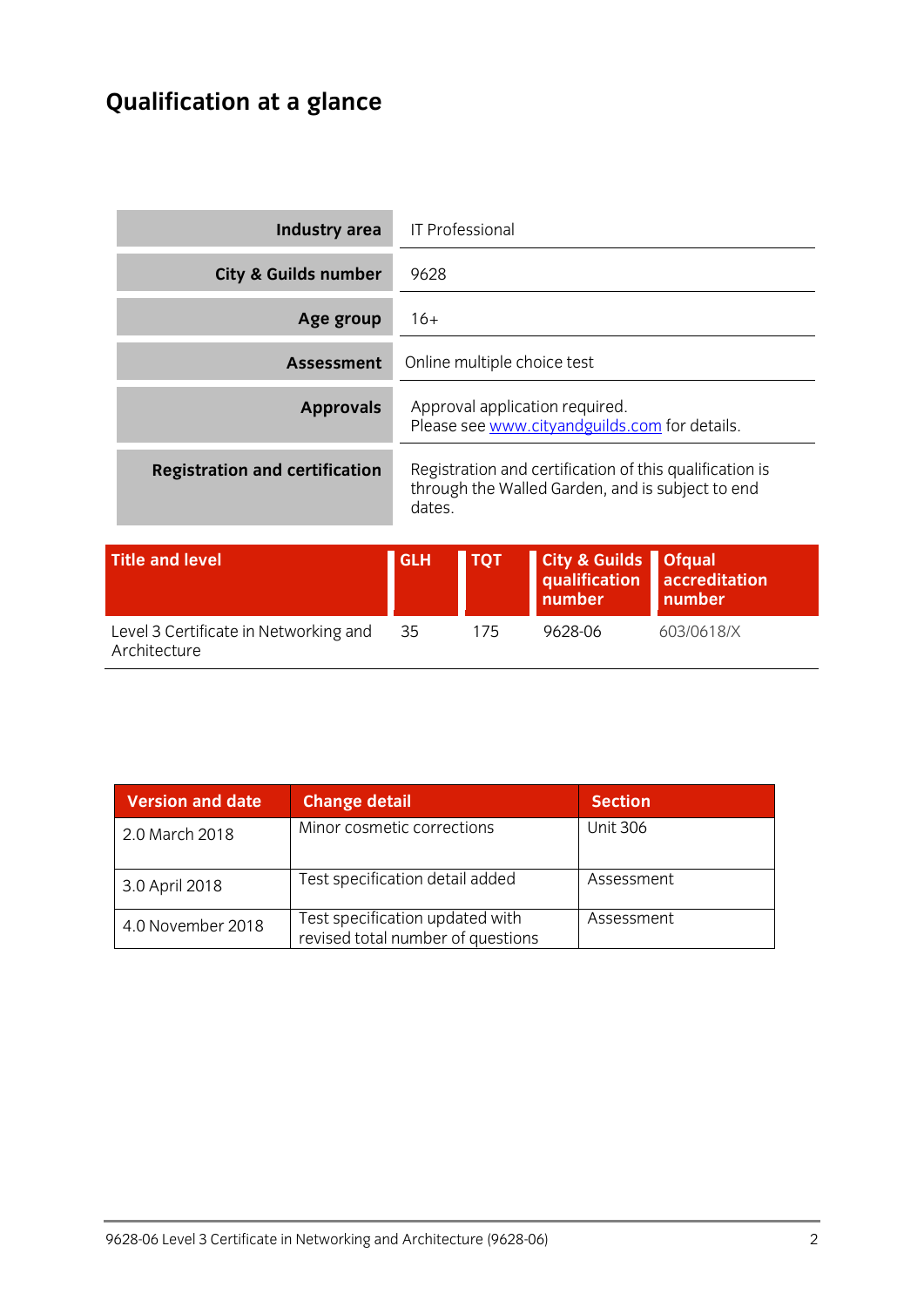# **Contents**

|             | <b>Qualification at a glance</b><br><b>Contents</b> |                                              | $\mathbf 2$ |
|-------------|-----------------------------------------------------|----------------------------------------------|-------------|
|             |                                                     |                                              | 3           |
| 1           | <b>Introduction</b>                                 |                                              | 4           |
|             |                                                     | Structure                                    | 5           |
|             |                                                     | <b>Total Qualification Time</b>              | 5           |
| $\mathbf 2$ |                                                     | <b>Centre requirements</b>                   | 6           |
|             |                                                     | Approval                                     | 6           |
|             |                                                     | Resource requirements                        | 6           |
|             |                                                     | Learner entry requirements                   | 7           |
|             |                                                     | Age restrictions                             | 7           |
| 3           |                                                     | Delivering the qualification                 | 8           |
|             |                                                     | Initial assessment and induction             | 8           |
| 4           | <b>Assessment</b>                                   |                                              | 9           |
|             |                                                     | Summary of assessment methods                | 9           |
|             |                                                     | Assessment strategy                          | 9           |
| 5           | Administration                                      |                                              | 11          |
|             |                                                     | Quality assurance                            | 11          |
|             |                                                     | Other issues                                 | 11          |
| 6           | <b>Units</b>                                        |                                              | 12          |
|             |                                                     | Availability of units                        | 12          |
|             |                                                     | Structure of the units                       | 12          |
|             | <b>Unit 306</b>                                     | <b>Networking and Architecture</b>           | 13          |
|             | <b>Appendix 1</b>                                   | <b>Relationships to other qualifications</b> | 28          |
|             | <b>Appendix 2</b>                                   | <b>Sources of general information</b>        | 29          |
|             | <b>Appendix 3</b>                                   | <b>Useful contacts</b>                       | 31          |
|             |                                                     |                                              |             |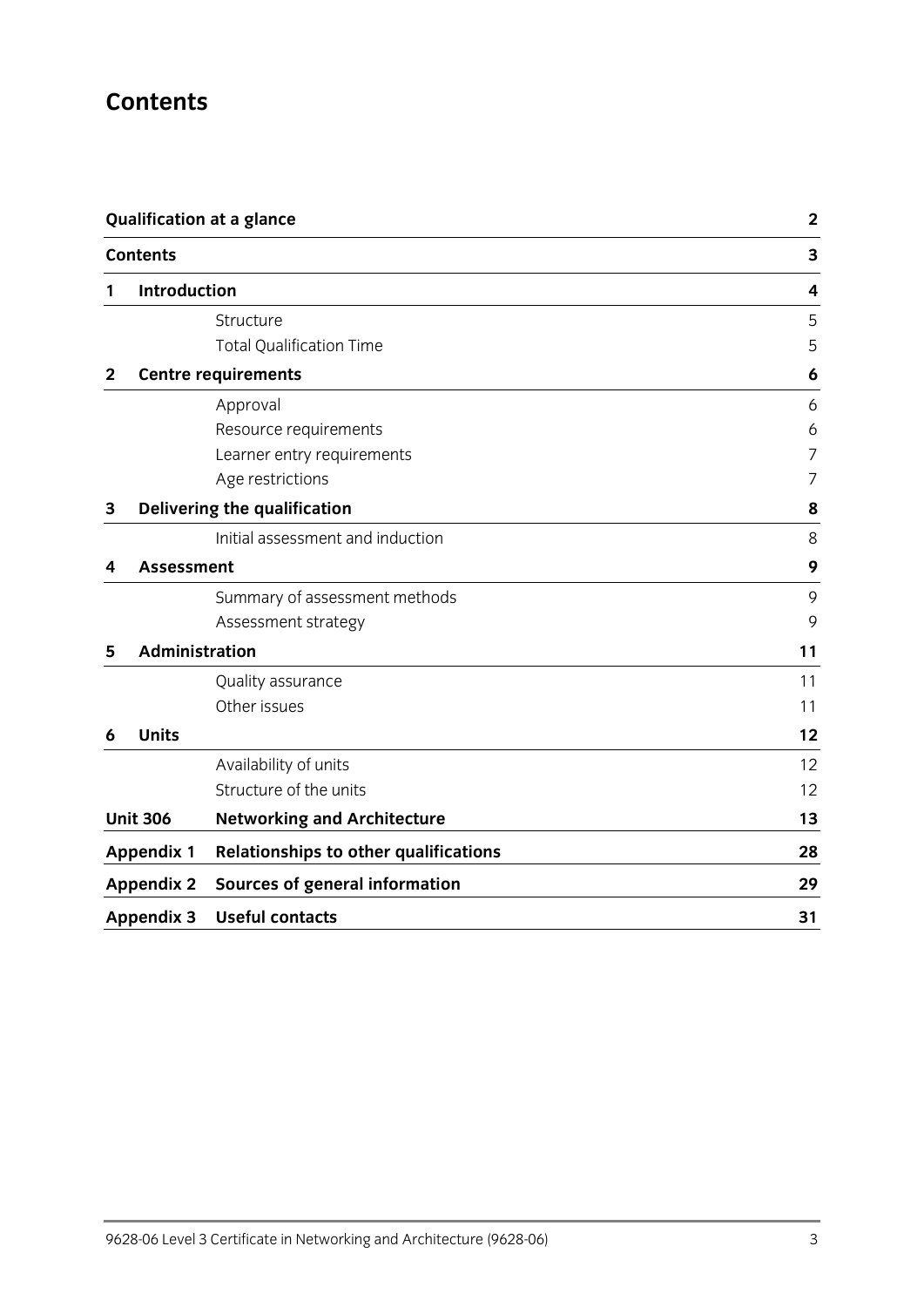# **1 Introduction**

This document tells you what you need to do to deliver the qualification:

| <b>Area</b>                                                 | <b>Description</b>                                                                                                                                                                                                                                                                                                                                                                                                                                                                                                                                           |
|-------------------------------------------------------------|--------------------------------------------------------------------------------------------------------------------------------------------------------------------------------------------------------------------------------------------------------------------------------------------------------------------------------------------------------------------------------------------------------------------------------------------------------------------------------------------------------------------------------------------------------------|
| Who is the qualification for?                               | This qualification is designed to support learners to<br>develop a full range of underpinning knowledge that can<br>be used in a variety of businesses and industries that<br>demonstrate confidence and transferability in a Digital<br>Technology Environment.                                                                                                                                                                                                                                                                                             |
| What does the qualification cover?                          | The primary role of an Infrastructure Technician is to<br>provide support to internal and external customers,<br>helping them to be productive when using technology to<br>do their own jobs, by using tools to problem solve and<br>troubleshoot non-routine problems. This qualification<br>covers networking services and its underlying<br>architecture, and maintenance and security<br>considerations of wired and wireless networks, TCP/IP<br>network configuration and an introduction to the ISO<br>model, and associated security considerations. |
| What opportunities for progression are<br>there?            | This qualification is part of the Digital Industries<br>Apprenticeship programme and is not offered as a<br>standalone product.<br>On achieving this qualification the learner will have<br>completed a section of the knowledge element as part of<br>their apprenticeship journey.                                                                                                                                                                                                                                                                         |
| Who did we develop the qualification<br>with?               | It was developed in collaboration with employers, sector<br>experts and training providers using the Standard as the<br>baseline. The Standards have been created by The Tech<br>Partnership and their Employer Groups for the specific<br>areas. The qualification embodies the required learning<br>for an apprentice to have the opportunity to successfully<br>gain the relevant knowledge for their chosen career path<br>in a Digital Technology environment.                                                                                          |
| Is it part of an apprenticeship<br>framework or initiative? | Yes-9648 Infrastructure Technician.                                                                                                                                                                                                                                                                                                                                                                                                                                                                                                                          |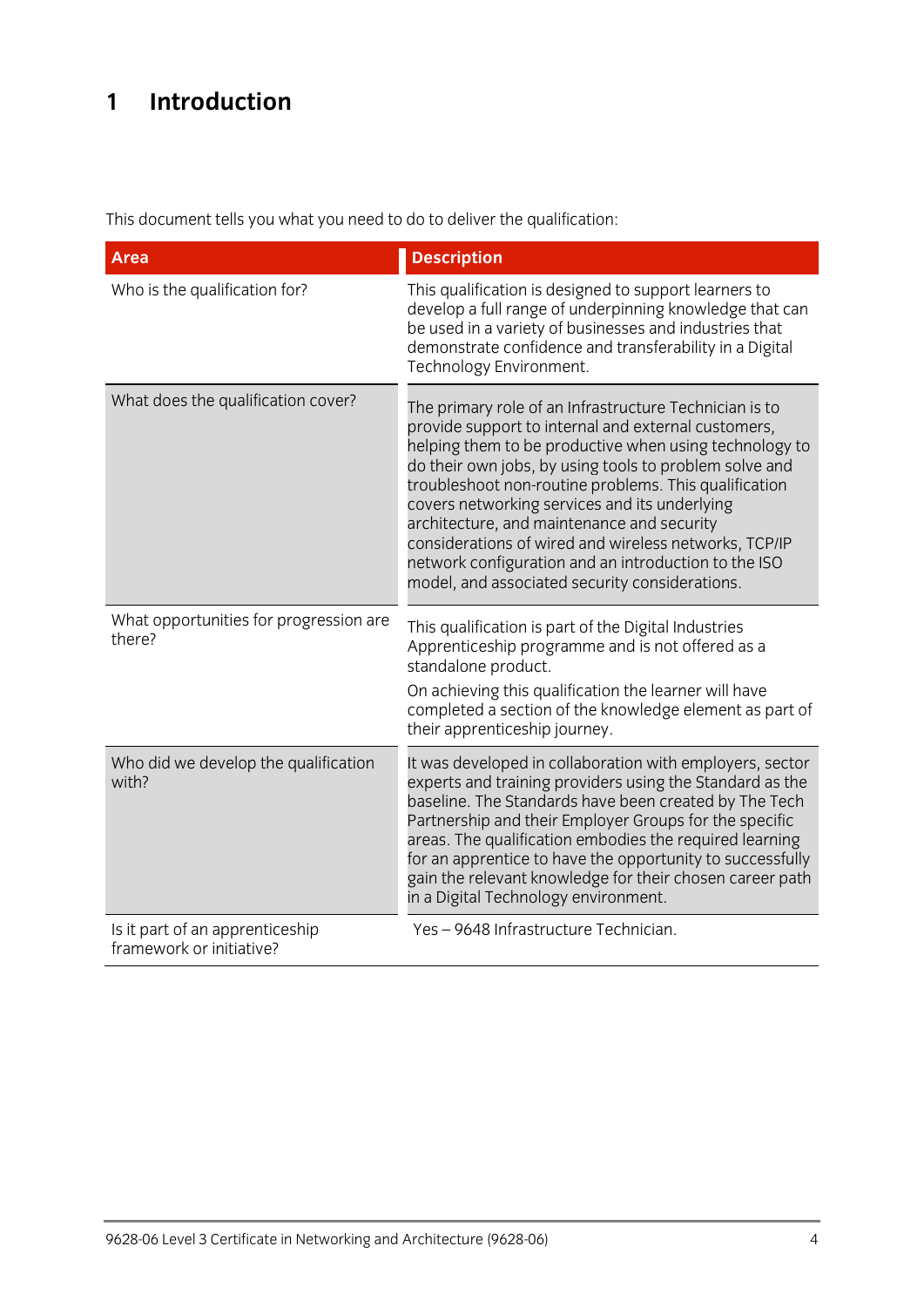### **Structure Structure**

Learners must complete the single unit 306 to gain this qualification.

# **Total Qualification Time**

Total Qualification Time (TQT) is the number of notional hours which represents an estimate of the the achievement of the level of attainment necessary for the award of a qualification. the achievement of the level of attainment necessary for the award of a qualification.

- $\cdot$  The number of hours which an awarding org  $\frac{1}{2}$  The number of  $\frac{1}{2}$  and  $\frac{1}{2}$  and  $\frac{1}{2}$  are assigned to a qualitation for Guidel $\frac{1}{2}$  and  $\frac{1}{2}$  and  $\frac{1}{2}$  and  $\frac{1}{2}$  and  $\frac{1}{2}$  and  $\frac{1}{2}$  and  $\frac{1}{2}$  and  $\frac{1}{2}$  and  $\frac{1}{2$ Learning, and<br>an estimate of the number of hours a Learner will reasonably be likely to spend in preparation.
- $\bullet$ study or any other form of participation in education or training, including assessment, which takes place as directed by - but, unlike Guided Learning, not under the Immediate Guidance or takes place as an ecceancy - but, unlike Guided Learning, not under the Immediate Guidance or<br>Supervision of - a lecturer supervisor, tutor or other, appropriate provider of education or Supervision of - a lecturer, supervisor, tutor or other, appropriate provider of education or training.

| <b>Title and level</b>                                | <b>GLH</b> | <b>TQT</b> |  |
|-------------------------------------------------------|------------|------------|--|
| Level 3 Certificate in Networking and<br>Architecture | - 35       | 175        |  |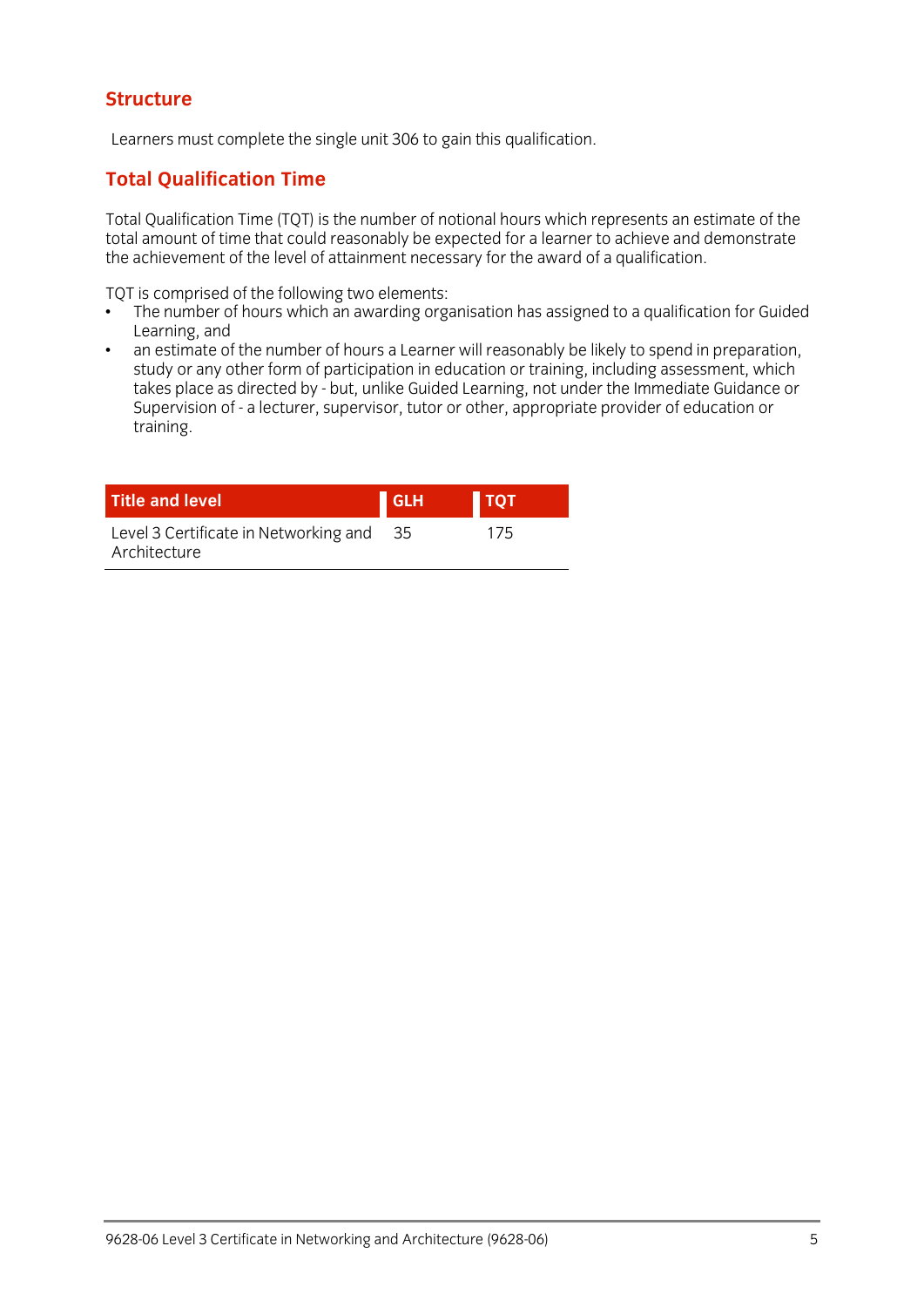## $\overline{2}$ **2 Centre requirements**

## **Approval**

Fast Track Approval is offered to existing City & Guilds Centres offering the SASE framework for the<br>Apprenticeship, Advanced Apprenticeship and/or Higher Apprenticeship for IT, Software, Web and Telecoms through City & Guilds. See the separate document on our website that provides details of the Fast Track Process and actions to be taken. Please note the Fast Track form will list the Apprenticeship package under 9648 which relates to the Apprenticeship Standards. The form will automatically approve centres to this qualification and the other knowledge qualifications that sit in the Apprenticeship Standard. the Apprenticeship Standard.

City & Guilds is offering the opportunity for existing City & Guilds centres delivering SASE framework for the Advanced and/or Higher Level Apprenticeship for IT, Software, Web and Telecoms with other Awarding Organisations to gain approval for these Apprenticeship Standards through the Common Approval Framework. See the separate document at www.cityandguilds.com which Common Apple Framework. See the separate document at the separate document at the separate document at which the separate document at which the separate document at which the separate document at which the separate documen provides details of the New Programme Process and actions to be taken.

Centres that are not currently with City & Guilds will need to complete a Customer Application Form Approval Process. Please note that approval to the 9648 package will automatically approve you to this qualification and the other knowledge qualifications in this package - centres will not need to register onto the individual knowledge qualifications and therefore do not need direct approval. See the separate document on our website that provides details of the New Centre Approval Process and actions to be taken and actions to be taken.

Centre staff should familiarise themselves with the structure, content and assessment requirements of the qualification before designing a course programme. requirements of the qualification before designing a course programme.

### **Resource requirements**

### **Resources** *Resources*

Please see the individual unit information for any resources required.

### *Centre staffing*

Staff delivering these qualifications must be able to demonstrate that they meet the following occupational expertise requirements. They should:

- be occupationally competent or technically knowledgeable in the areas for which they are delivering training and/or have experience of providing training. This knowledge must be to the same level as the training being delivered
- have recent relevant experience in the specific area they will be assessing<br>• have credible experience of providing training
- have credible experience of providing training.

While the Assessor/Verifier (A/V) units/TAQA are valued as qualifications for centre staff, they are not currently a requirement for these qualifications. However, City & Guilds encourage trainers and assessors to qualify to the current TAOA standard. Centre staff may undertake more than one role. eg tutor and assessor or internal verifier, but cannot internally verify their own assessments. eg tutor and assessor or internal verifier, but cannot internally verify their own assessments.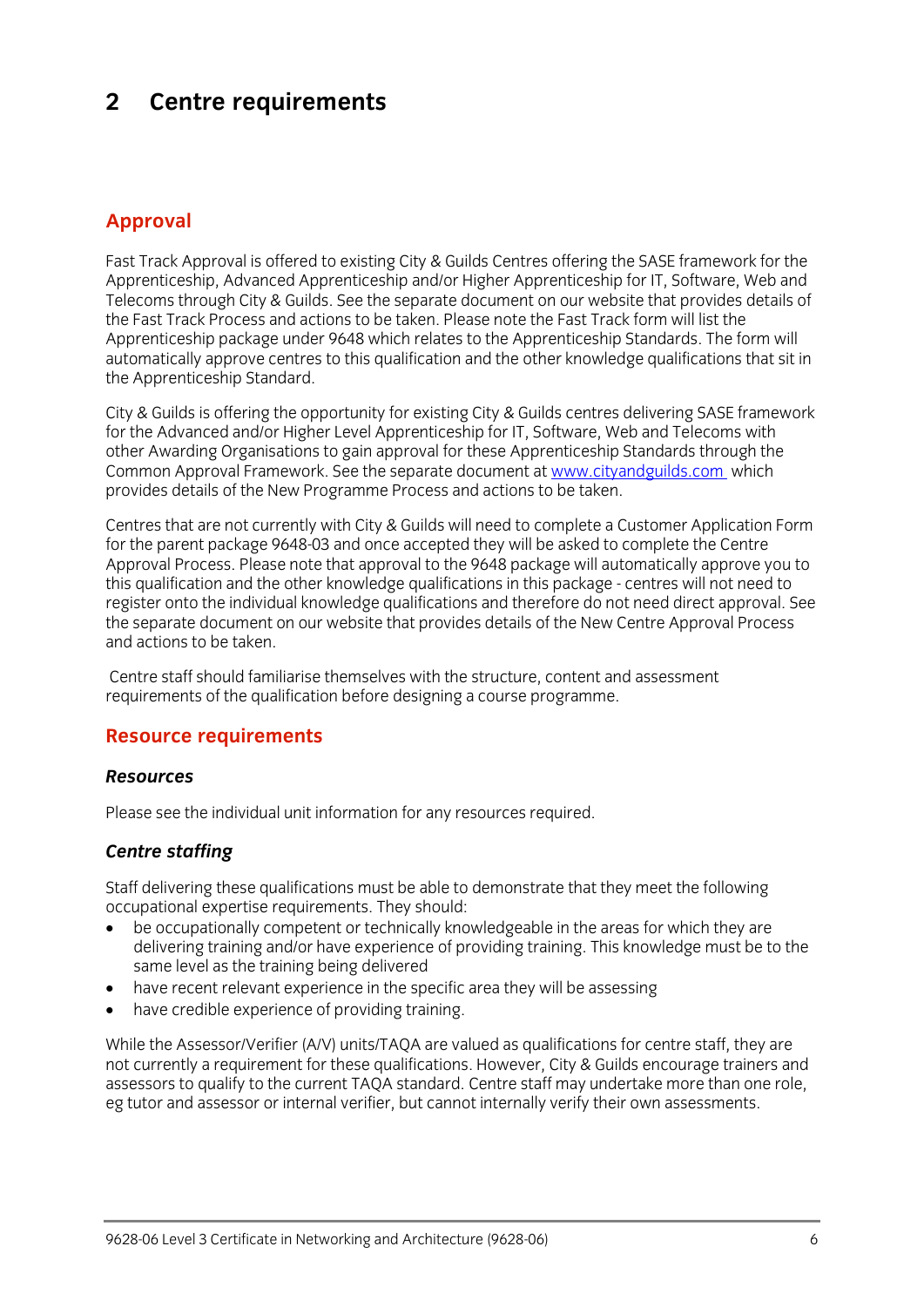# *Continuing Professional Development (CPD)*

Centres are expected to support their staff in ensuring that their knowledge and/or practice remains current. This includes currency within the occupational area and of best practice in delivery. mentoring, training, assessment and quality assurance. It should also take account of any national, international policy and legislative developments. international policy and legislative developments.

Internal quality assurance is key to ensuring that the assessment of evidence for units is of consistent and appropriate  $\frac{1}{2}$  should: They should: They should: They should: They should: They should: They should: They should: They should: They should: They should: They should: They should: They should: They sho

- be occupationally competent or technically knowledgeable in the area for which they are
- have recent relevant experience in the specific area they will be assessing<br>• have credible experience of providing training
- have credible experience of providing training
- have a CV available demonstrating relevant experience and any qualifications held.

In certain circumstances, City & Guilds will recognise non-accredited learning and experience as equivalent as follows:

If the Internal Quality Assurer does not hold a qualification they must be able to<br>demonstrate evidence of working to their own organisation's internal quality assurance standards which clearly link to V1/TAOA or other equivalent standards for internal quality standards which clearly link to V1/TAQA or other equivalent standards for internal quality.<br>ASSUIFANCE assurance.

### **Learner entry requirements**

City & Guilds does not set entry requirements for these qualifications. However, centres must ensure that learners have the potential and opportunity to gain the qualifications successfully and that they have the full engagement of the employers for the full programme.  $t_{\rm t}$  that the employers for the full programme.

# **Age restrictions**

city is guilds cannot accept any registrations for rearners under 16 as these qualifications are not approved for learners under 16.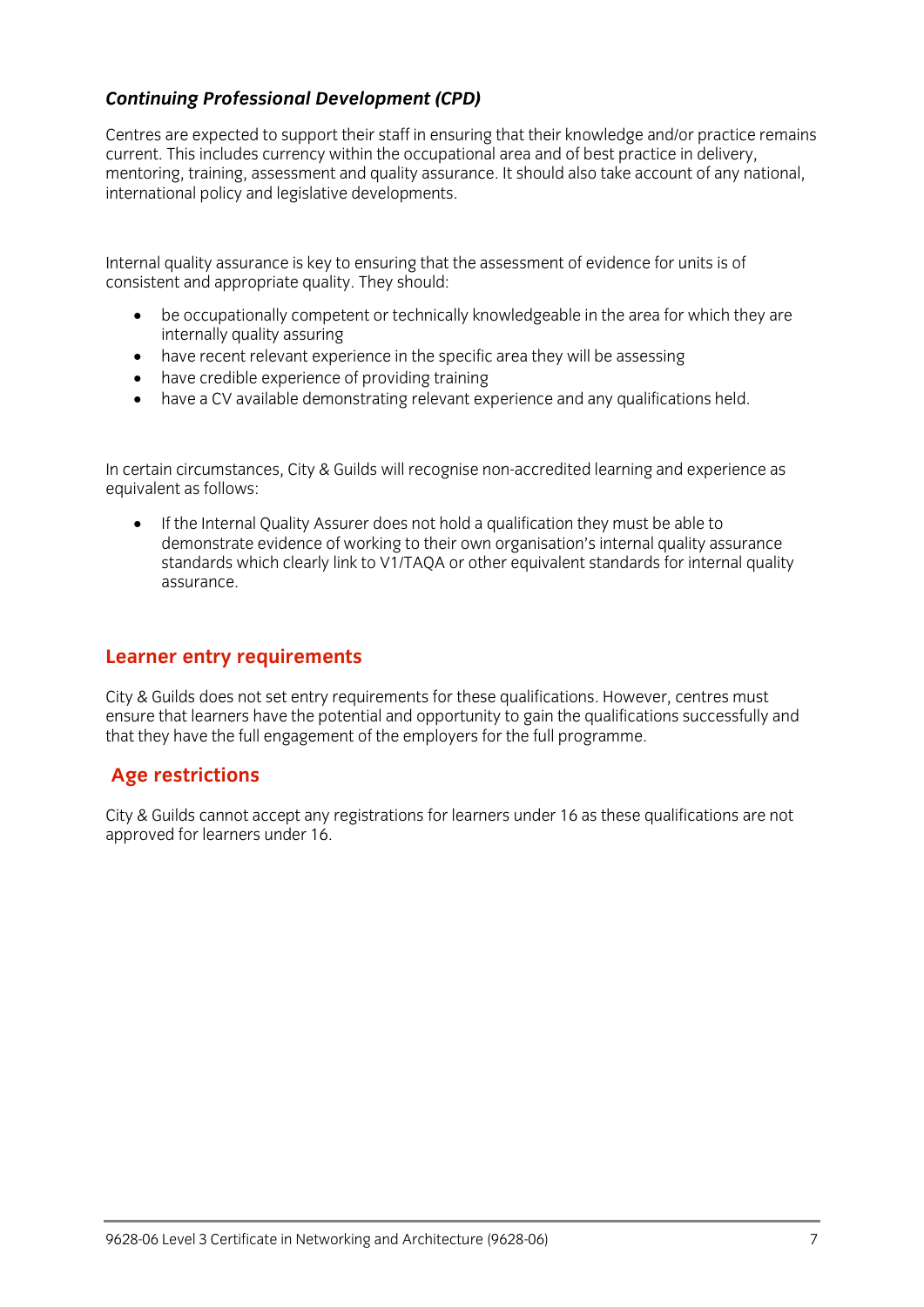## $\mathbf{3}$ **3 Delivering the qualification**

### Initial assessment and induction **Initial assessment and induction**

An initial assessment of each learner should be made before the start of their programme to identify:

- $\bullet$  if the learner has any specific training needs<br>  $\bullet$  sunnort and quidance they may need when
- support and guidance they may need when working towards their qualifications
- any units they have already completed, or credit they have accumulated which is relevant to the
- $\bullet$  the appropriate type and level of qualification.

We recommend that centres provide an induction programme so the learner fully understands the requirements of the qualification, their responsibilities as a learner, and the responsibilities of the centre. This information can be recorded on a learning contract. centre. This information can be recorded on a learning contract.

# *Recording documents*

Learners and centres may decide to use a paper-based or electronic method of recording evidence.

City & Guilds endorses several ePortfolio systems, including our own, Learning Assistant, an easy-to-<br>use and secure online tool to support and evidence learners' progress towards achieving qualifications. Further details are available at: www.cityandguilds.com/eportfolios.  $q_1$ . Further details are available at: www.cityandguilds.com/epoch.com/epoch.com/epoch.com/epoch.com/epoch.com/epoch.com/epoch.com/epoch.com/epoch.com/epoch.com/epoch.com/epoch.com/epoch.com/epoch.com/epoch.com/epoch.co

City & Guilds has developed a set of *Recording forms* including examples of completed forms, for new and existing centres to use as appropriate. Recording forms are available on the City & Guilds website.

Although new centres are expected to use these forms, centres may devise or customise<br>alternative forms, which must be approved for use by the external verifier, before they are used by learners and assessors at the centre. Amendable (MS Word) versions of the forms are available on the City & Guilds website.  $t_{\rm t}$  the City website.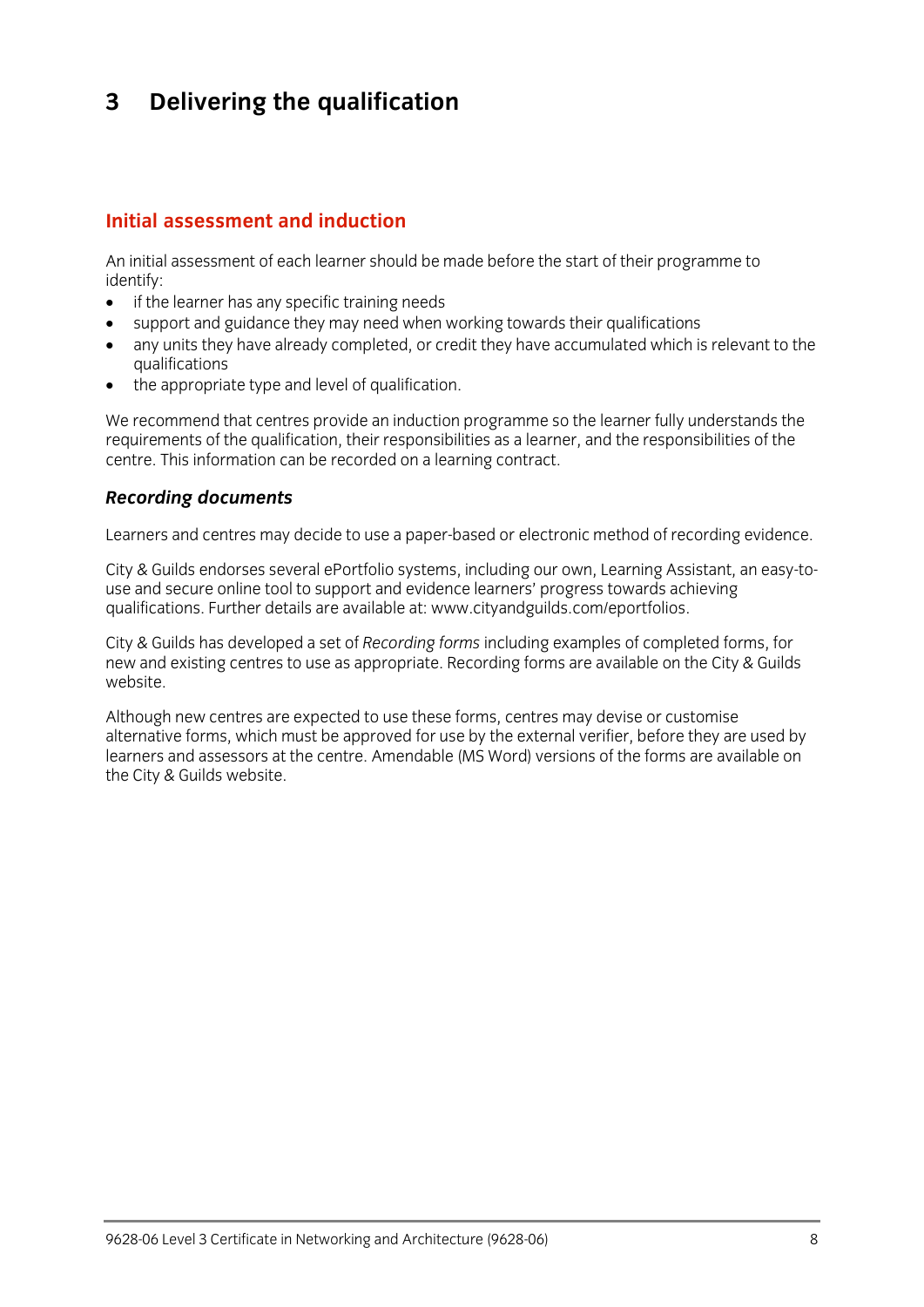## $\overline{\mathbf{4}}$ **4 Assessment**

## **Summary of assessment methods**

*Candidates must:* successfully complete one assessment for the mandatory unit

### **Assessment Types**

| Unit | <b>Title</b>                   | <b>Assessment</b><br>method                           | Where to obtain assessment<br>materials |
|------|--------------------------------|-------------------------------------------------------|-----------------------------------------|
| 306  | Networking and<br>Architecture | Multiple Choice<br>questions - online<br>Evolve test. | www.cityandguilds.com                   |

## **Assessment strategy**

### *Test Specifications*

The way the knowledge is covered by each test is laid out in the table below:<br> **Assessment type:** Multiple-choice online test

**Assessment conditions:** Invigilated examination conditions **Number of questions: 40 Duration: 60 minutes Pass mark: 28/40 (70%) Grading: Pass/Fail Grading:** Pass/Fail

| <b>Learning Outcome</b>                                                                                                                 | <b>Number</b><br>οf<br>questions | %   |
|-----------------------------------------------------------------------------------------------------------------------------------------|----------------------------------|-----|
| 1. Understand the use of a range of cabling and connectivity, the<br>various types of antennas, wireless systems and IT test equipment. | 10                               | 25  |
| 2. Understand maintenance processes.                                                                                                    | 7                                | 18  |
| 3. Understand the fundamentals of computer configuration.                                                                               | 8                                | 20  |
| 4. Understand the architecture of business systems.                                                                                     | 3                                | 7   |
| 5. Understand the application of computational unit notation.                                                                           | 3                                | 7   |
| 6. Understand skills necessary to maintain a secure network.                                                                            | 9                                | 23  |
| <b>Total</b>                                                                                                                            | 40                               | 100 |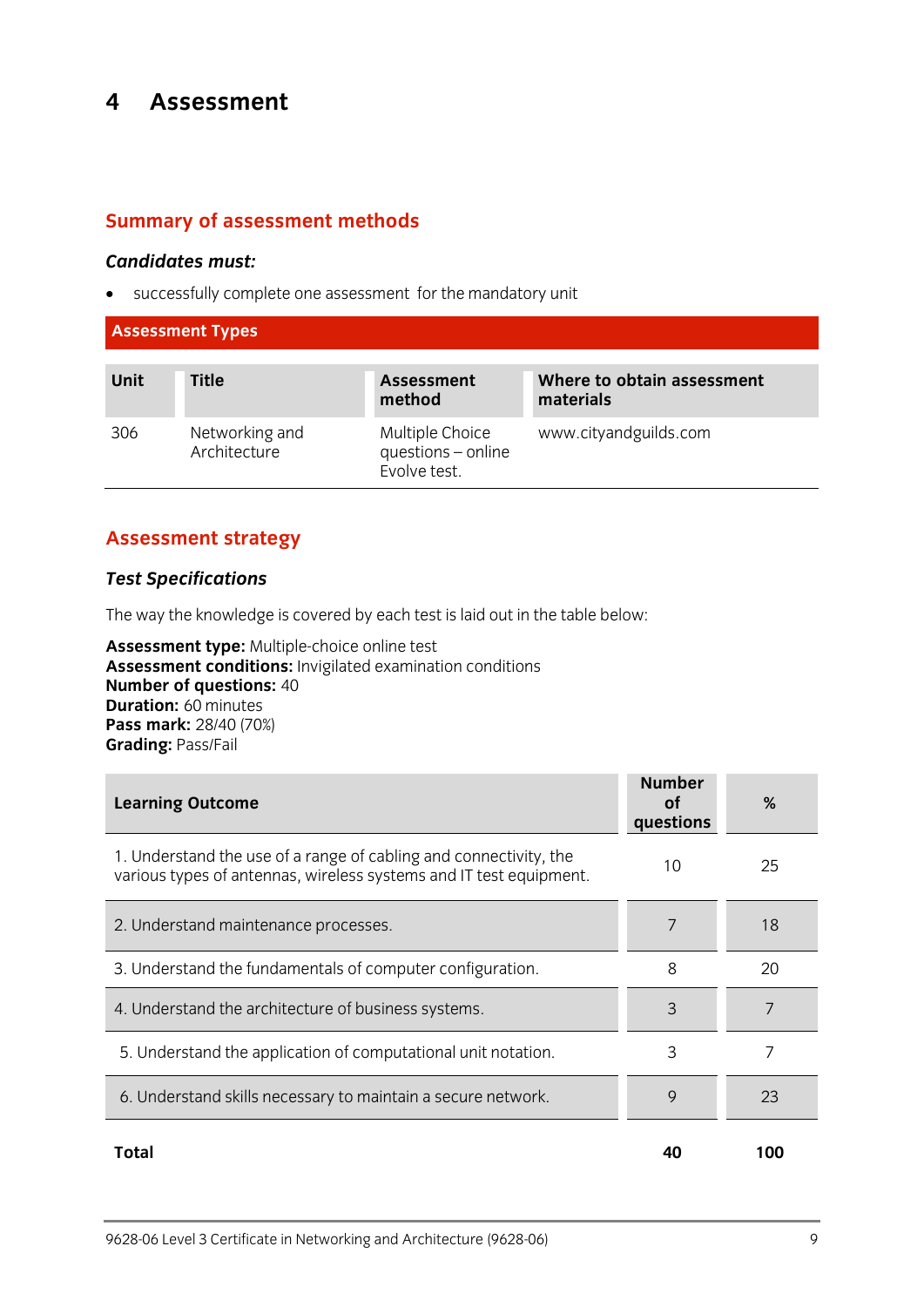**Recognition of prior learning (RPL)**<br>Recognition of prior learning means using a person's previous experience, or qualifications which Recognition of prior learning means using a person's previous experience, or qualifications which is needed. have already been achieved, to contribute to a new qualification.

For this qualification, RPL is not allowed.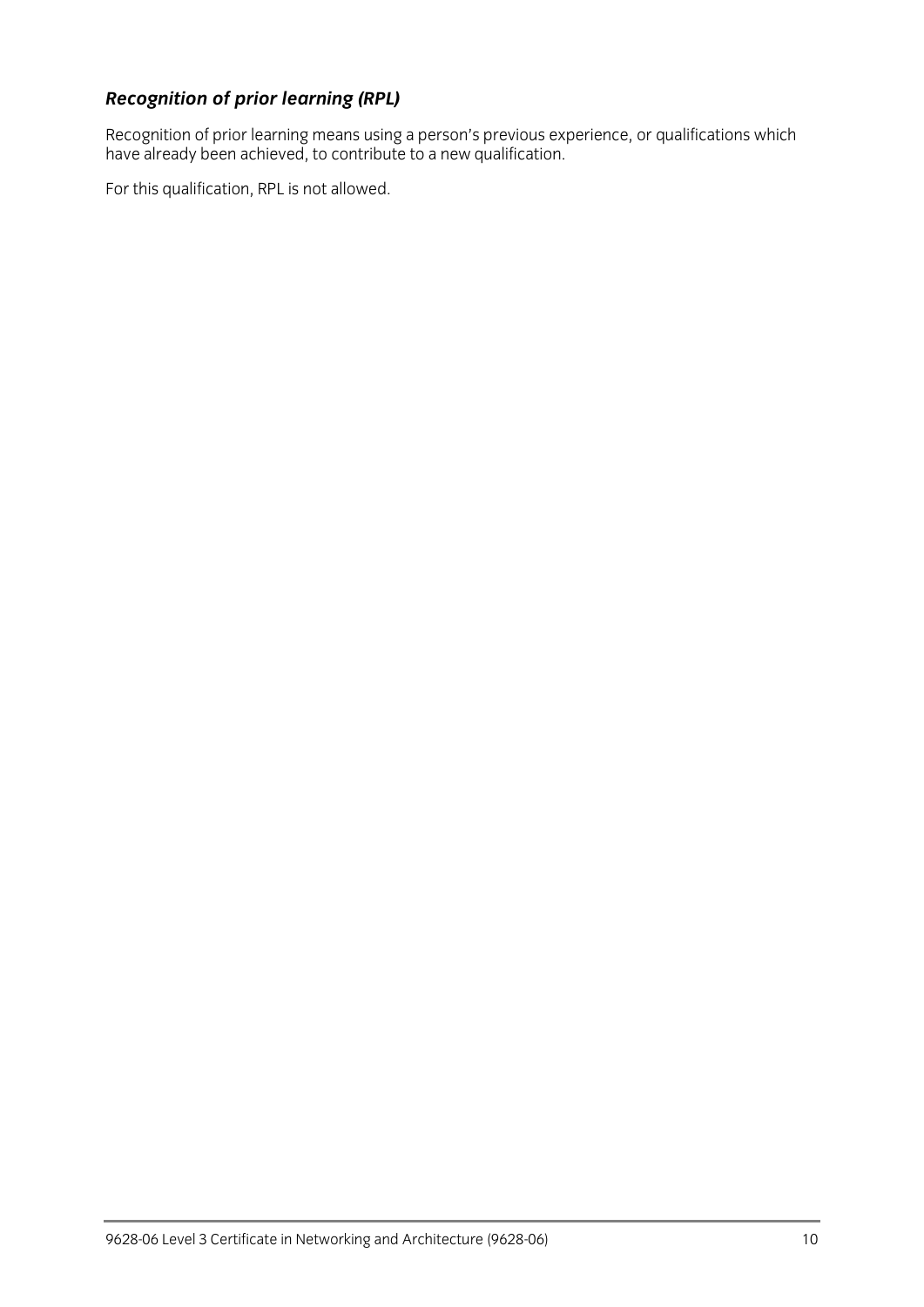### 5 Administration **5 Administration**

# **Quality assurance**

### *Internal quality assurance*

Registered centres must have effective quality assurance systems to ensure optimum delivery and<br>assessment of qualifications. Quality assurance includes initial centre registration by City & Guilds and the centre's own internal procedures for monitoring quality. Centres are responsible for internal quality assurance and City & Guilds is responsible for external quality assurance. internal quality assurance and City & Guilds is responsible for external quality assurance.

- $\bullet$  internal quality assurance<br>  $\bullet$  City & Guilds external moderation
- City & Guilds external moderation.

In order to carry out the quality assurance role, Internal Quality Assurers must have appropriate teaching and vocational knowledge and expertise. teaching and vocational knowledge and expertise.

# *Access arrangements*

We can make arrangements so that learners with disabilities, special educational needs and<br>temporary injuries can access the assessment. These arrangements must be made before the  $\frac{1}{2}$  in  $\frac{1}{2}$  is the cannon contract the assessment. The assessment of  $\frac{1}{2}$  arrangement of  $\frac{1}{2}$  arrangement of  $\frac{1}{2}$  arrangement of  $\frac{1}{2}$  arrangement of  $\frac{1}{2}$  arrangement of  $\frac{1}{2}$  arrang examination. For example, we can produce a Braille paper for a learner with visual impairment.

# *Language of examinations*

 $\mathbb{R}^n$  will provide this specification in Eq. (

# **Other issues**

# *European Dimension*

City & Guilds has taken account of the 1988 Resolution of the Council of the European Community in preparing this specification and associated specimen units. preparing this specification and associated specimen units.

# *Environmental Education*

City & Guilds has taken account of the 1988 Resolution of the Council of the European Community preparing this specification and associated specimen units. preparing this specification and associated specimen units.

### **Avoidance of bias** *Avoidance of bias*

City & Guilds has taken great care in the preparation of this specification and specimen units to avoid bias of any kind.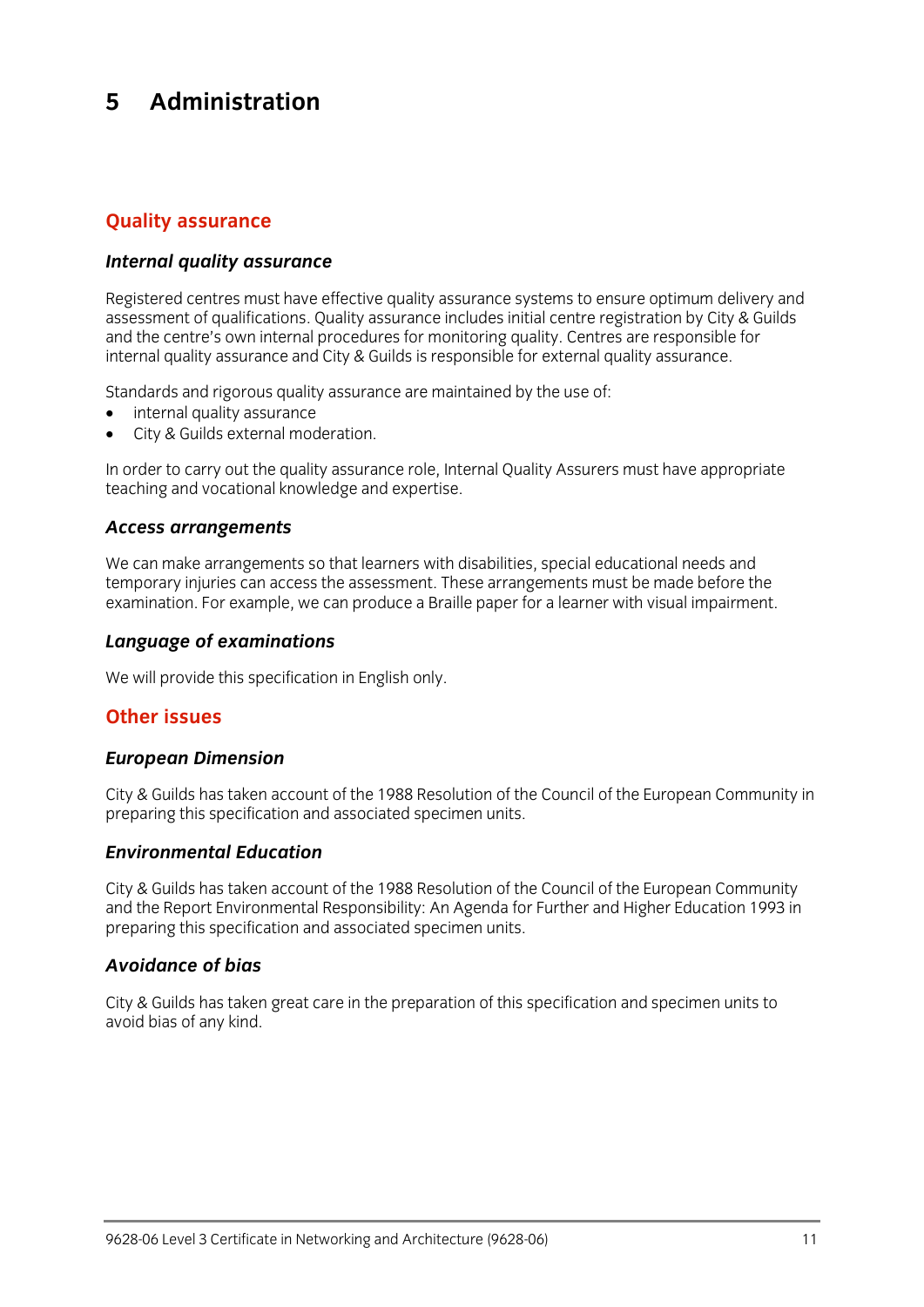## 6 **6 Units**

## **Availability of units**

The unit information can be found in this document.

## **Structure of the units**

- $\bullet$  City & Guilds reference number
- $\bullet$  Title
- **•** Level<br>• Guide
- Guided learning hours (GLH)
- 

• Learning outcomes, which are comprised of a number of topics<br>Centres must deliver the full breadth of the range. Specialist equipment or commodities may not be centres must demite the functionality of the range oppositive equipment or commodities may not be available to all centres, so centres should ensure that their delivery covers their use.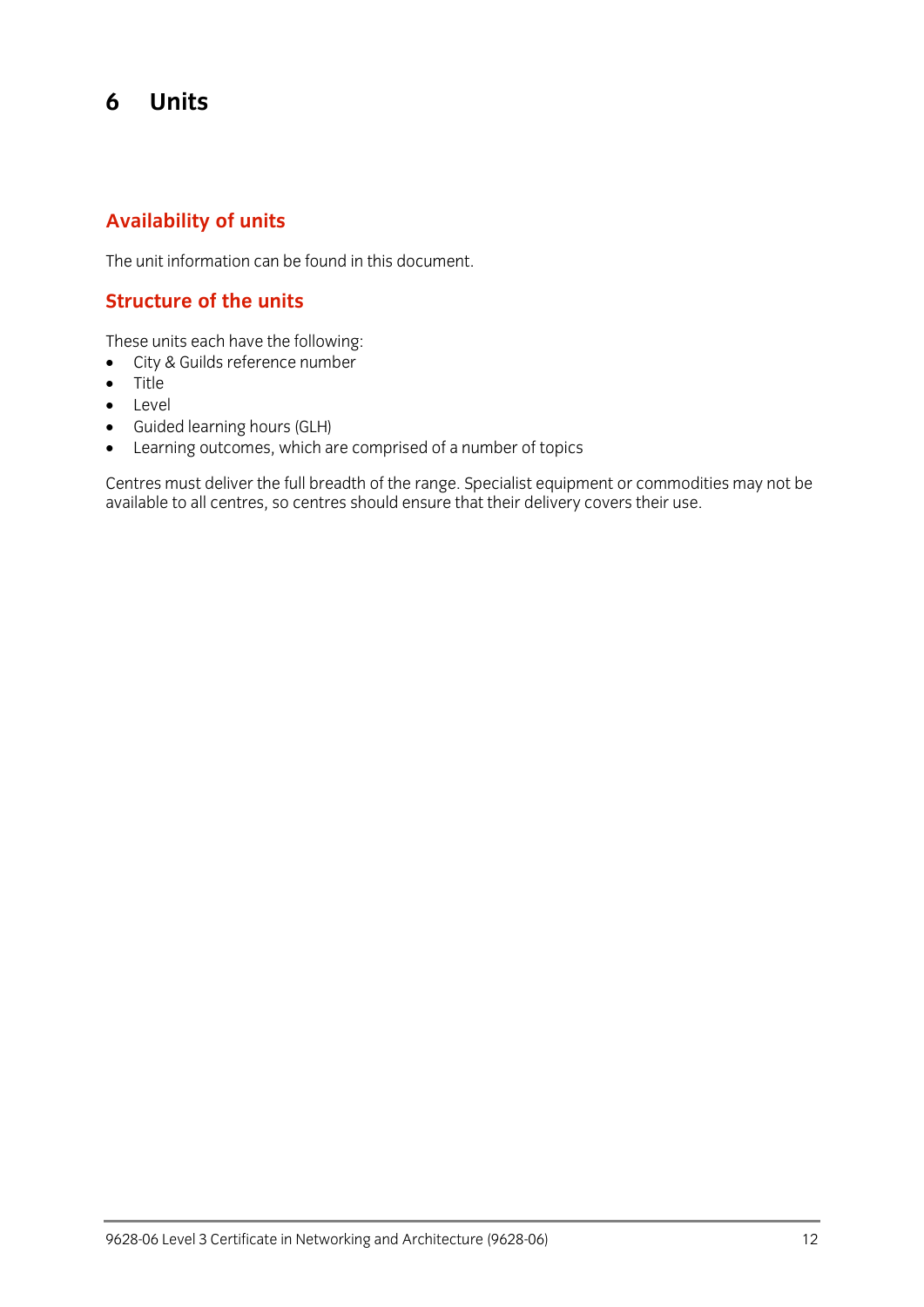## **Unit 306 Networking and Architecture**

| LEVEL: 3       |  |
|----------------|--|
| <b>GLH:</b> 35 |  |

### What is this unit about? **What is this unit about?**

This unit provides learners with an understanding of networking services and its underlying Learners will gain an understanding of TCP/IP network configuration and an introduction to the ISO model, and associated security considerations. The primary role of an Infrastructure Technician is to provide support to internal and external customers, helping them to be productive when using technology to do their own jobs, by using tools to problem solve and troubleshoot non-routine problems. The Infrastructure Technician sets people up on systems and provides support when  $\rho$  is the Infrastructure Technician sets people up to  $\rho$  in the problems  $\rho$  in the  $\rho$  support the provides support when  $\rho$ they need it, rectifying issues to maintain the organisations productivity.

Upon completion, learners studying this unit will have gained the knowledge to support the<br>competencies of an Infrastructure Technician. Specific competencies supported by this unit include being able to undertake the following tasks: being able to undertake the following tasks:

- Make up cables with the correct connectors and test them.
- Use the correct cable for a given task.
- Select, install and test the correct wireless system and equipment for a given task.
- Utilise the correct testing software or equipment to support tasks.
- Utilise the maintenance tools, records and processes of the business to carry out First Line support on a helpdesk.
- Upgrade hardware and software to meet business needs, including provision of secure access for device users.
- Discuss the impact of failure of mechanisms and associated resources on the business and prioritize support for business systems accordingly.
- Support the implementation and maintenance of desktop IP addressing and its connectivity to the network.
- Provide connectivity support to local or remote users utilising telephone or remote access tools. tools.
- Securely setup devices and users to access to files relevant to business operations.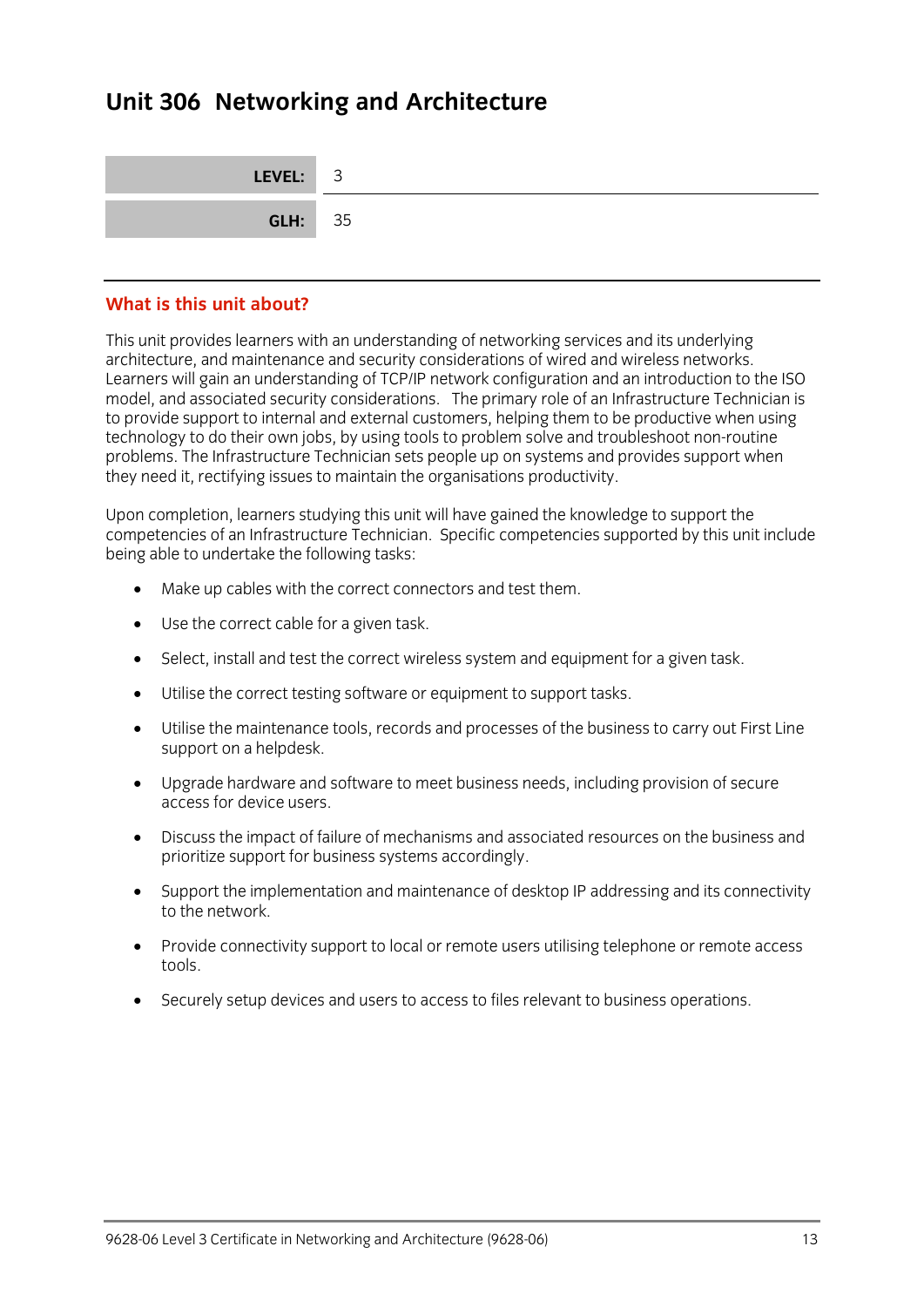**Learning outcomes** In this unit, learners will be able to

- Understand the use of a range of cabling and connectivity, the various types of antennas, wireless systems and IT test equipment
- Understand maintenance processes
- 2. Understand maintenance processes<br>3. Understand the fundamentals of computer configuration
- 4. Understand the architecture of computer and business systems
- 5. Understand the application of computational unit notation
- $\frac{1}{2}$ . Understand notworking ckills nocessary to maintain a secul  $\frac{1}{\sqrt{2}}$ . Understand networking skills necessary to maintain a secure networking networking networking networking  $\frac{1}{\sqrt{2}}$ .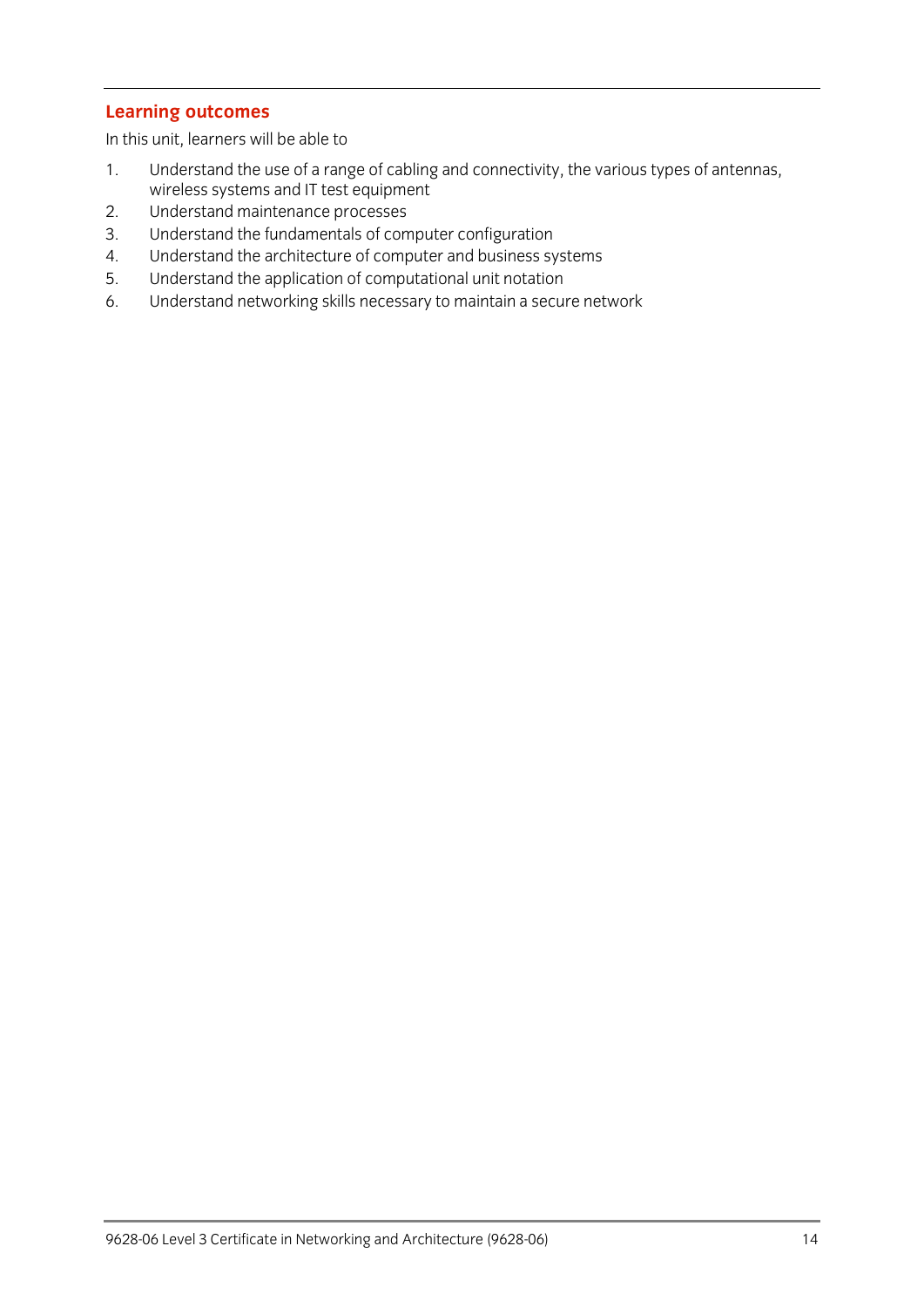### **Scope of content**

This section gives details of the scope of content to be covered in the teaching of the unit to ensure<br>that all the learning outcomes can be achieved that all the learning outcomes can be achieved.

### **Learning outcome**

1. Understand the use of a range of cabling and connectivity, the various types of antennas, wireless systems and IT test equipment.

### **Topics**

- 1.1 Cables and connectors
- 1.2 Cable categories
- 1.3 Antennas
- 1.4 Wireless systems
- 1.5 Test equinment 1.5 Test equipment

In the comming outcome the learner this explore the fundamental uses of cabining and<br>connectivity including various tynes of antennas, wireless systems and test equinme connectivity, including various types of antennas, wireless systems and test equipment.

**The learne** The learner will be able to describe the components, attributes and uses of cables and

- Cables and connectors
	- <sup>o</sup> Ethernet
		- $-$  RJ11
		- $-$  RI45
	- <sup>o</sup> Coaxial
		- BNC
	- <sup>o</sup> Fibre Optic
		- $-$  SC
		- ST
		- LC
	- Attributes
		- <sup>o</sup> Speeds
		- <sup>o</sup> Distances
		- <sup>o</sup> Security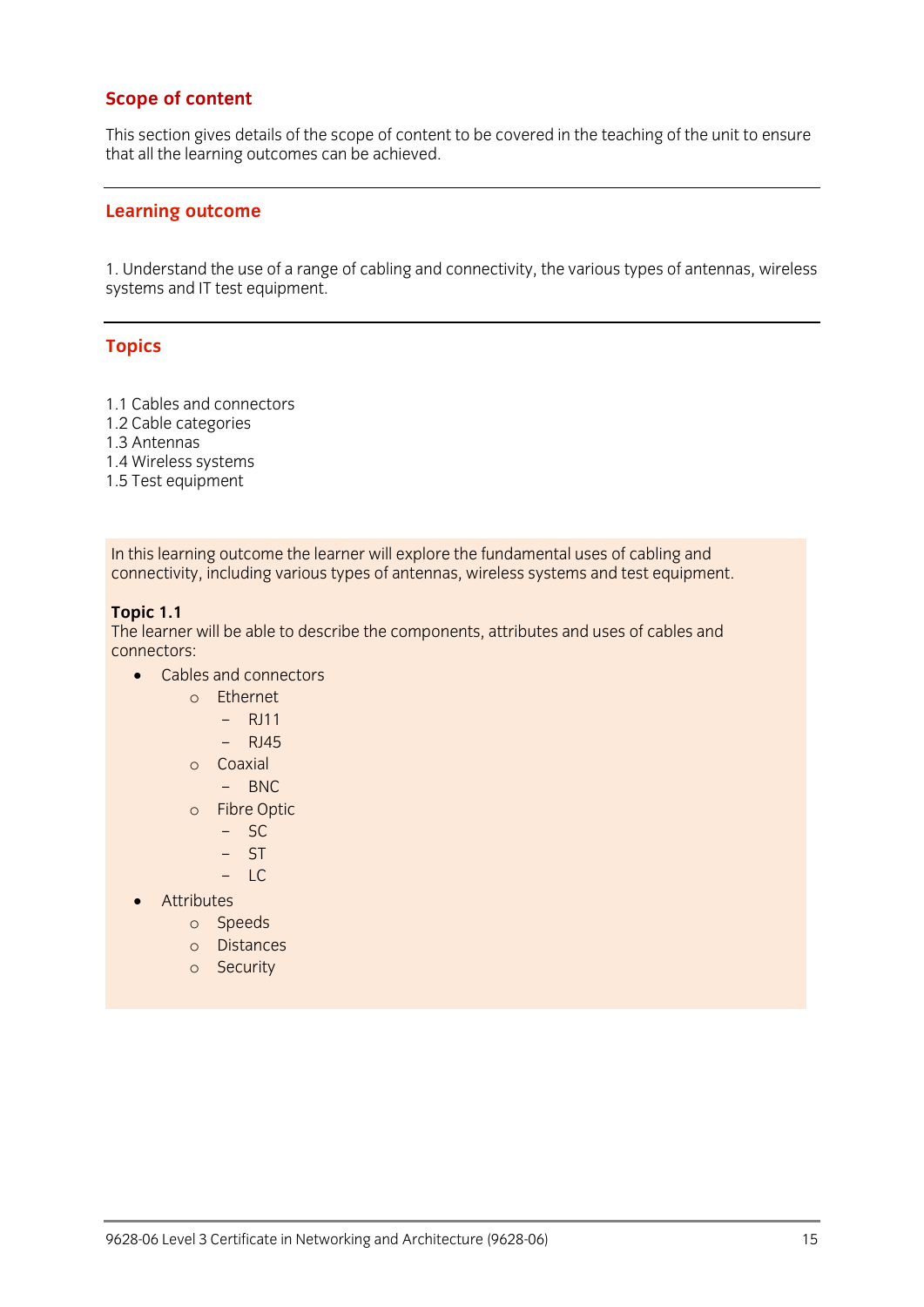**Topic 1.2**<br>The learner should be able to identify Cat 1-4 cables and describe the differences between Cat 5 & Cat 6 cables:

- $\bullet$  Cat 1-4
	- $\bullet$  Cat 5 & 6

**The learne** The learner should be able to describe the function and purpose of different types of antenna:

- Directional/point-to-point
- **•** Omnidirectional
- Point-to-multipoint

**Topic 1.4**<br>The learner should be able to describe technology and standards for using wireless systems:

- The learner showled be able to december technology and standards for using wireless standards and technology<br>  $\frac{802.11}{\pi}$ 
	- <sup>o</sup> 802.11
	- <sup>o</sup> 802.15
	- <sup>o</sup> NFC
	- <sup>o</sup> RFID
	- <sup>o</sup> WiMAX
	- <sup>o</sup> Cellular
	- <sup>o</sup> Bluetooth
	- Encryption
		- <sup>o</sup> WEP
		- <sup>o</sup> WPA
		- <sup>o</sup> WPA2

**Topic 1.5** The learner should be able to describe the purpose and use of test tools

- Built-in<br>• Web-ba
- Web-based<br>• Test annlica
- Test application<br>• Command line (e
- Command line (e.g. ifconfig, ipconfig, ping, netstat, traceroute, tracert)<br>• Wireless
- Wireless
	- <sup>o</sup> Heat maps
	- <sup>o</sup> RF surveys
- Wired
	- <sup>o</sup> Cable quality
	- <sup>o</sup> Fibre optics
	- <sup>o</sup> Cable tester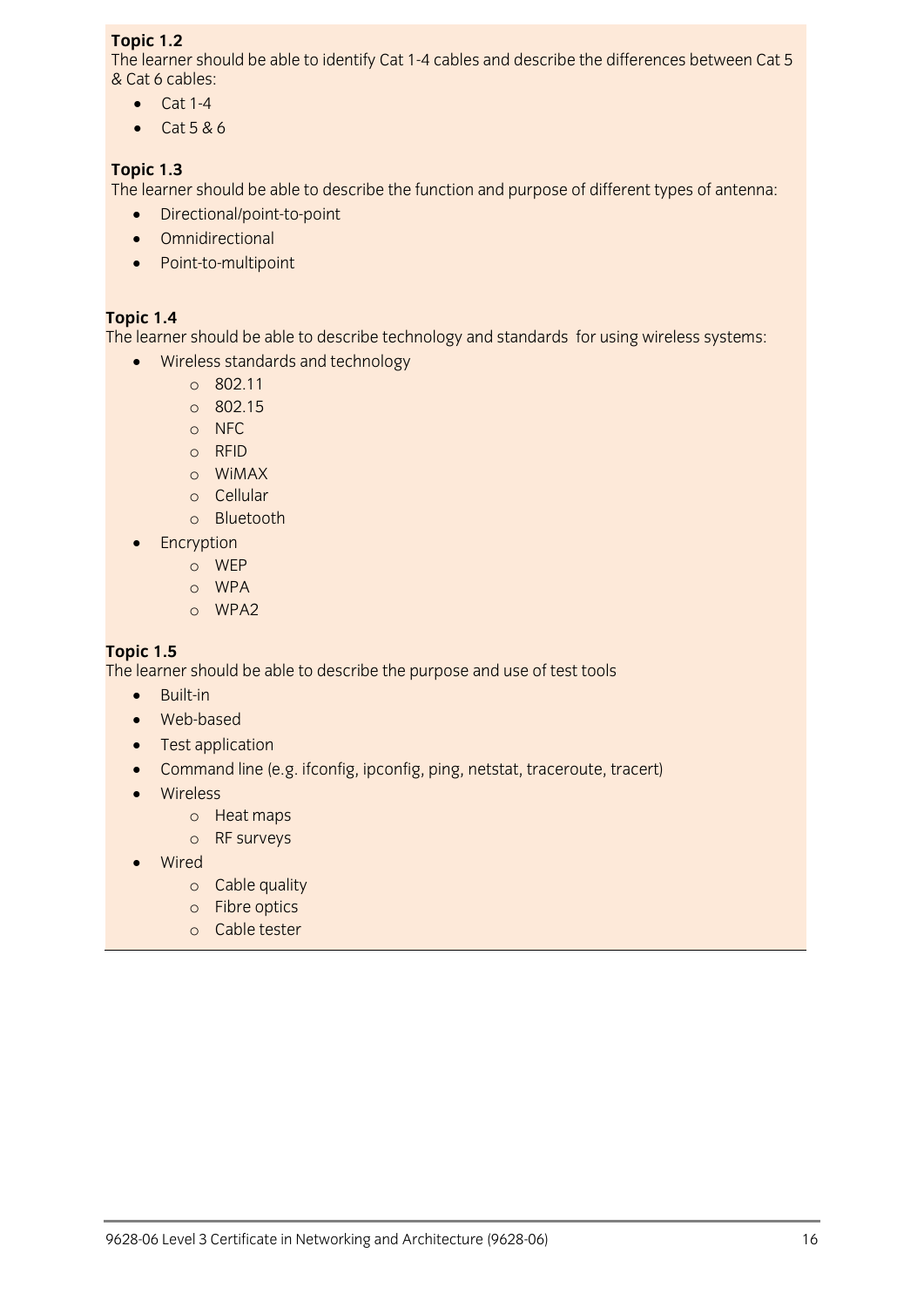2 Understand maintenance processes

### **Topics**

- 2.1 Maintenance tools<br>2.2 Maintenance records
- 
- 2.2 Maintenance records 2.3 Maintenance requests

In this learning outcome the learner will explore the fundamentals of maintenance processes

**Topic 2.1**<br>The learner will be able to identify a range of common maintenance tools and explain their use: The learner will be able to identify a range of common maintenance tools and explain their use:

- Diagnostics
	- <sup>o</sup> Protocol analyser
	- <sup>o</sup> Process explorer
	- <sup>o</sup> Process monitor/Top
	- <sup>o</sup> Scandisk
	- <sup>o</sup> Memtest
	- <sup>o</sup> checkdisk
- **Systems** 
	- <sup>o</sup> Top/HTop/IOTop
	- <sup>o</sup> VMstat
	- <sup>o</sup> TCPdump
	- <sup>o</sup> Netstat
	- <sup>o</sup> IOstat
	- <sup>o</sup> System centre
- Performance
	- <sup>o</sup> Task manager/monitor
	- <sup>o</sup> Perfmon
	- <sup>o</sup> Sysmon
	- <sup>o</sup> Activity Monitor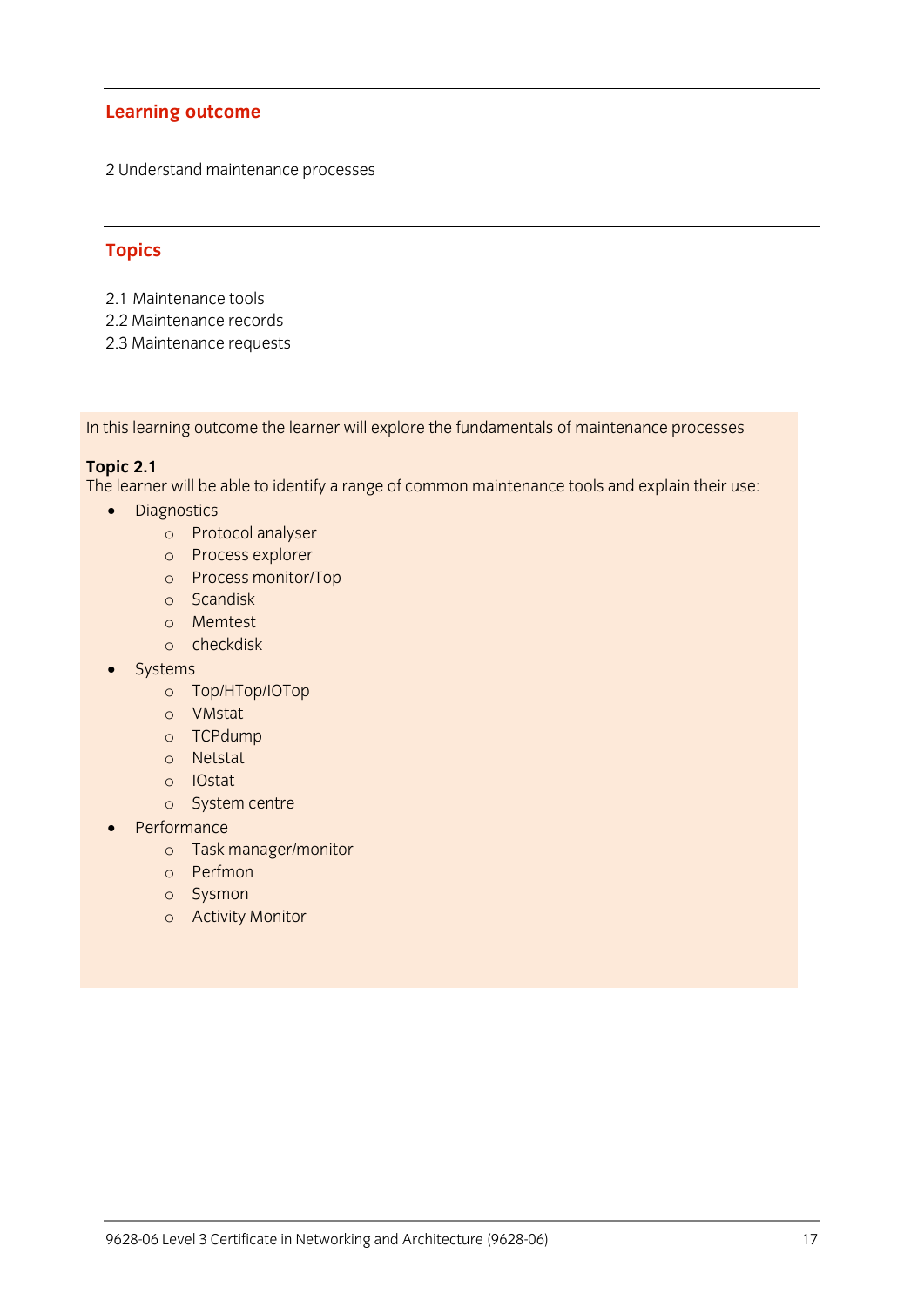**The learne** Probain their nurmose

- Record types:
	- <sup>o</sup> Fault logging
	- <sup>o</sup> Asset log
	- <sup>o</sup> Worksheets
	- <sup>o</sup> Acceptance test
	- Recording method
		- <sup>o</sup> Database
		- <sup>o</sup> Spreadsheet
		- <sup>o</sup> Job card

**Topic 2.3**<br>The learner will be able to describe the different types of maintenance, including appreciation of organisation processes and relevant SLAs:

- organisation processes and relevant SLAS.<br>
Physical maintenance
	- <sup>o</sup> Hardware and peripherals
	- <sup>o</sup> Cabling
	- Pro-active maintenance
		- <sup>o</sup> Controlled release of packages
		- <sup>o</sup> Configure and manage updates
	- Reactive maintenance
		- <sup>o</sup> Mean time between failures (MTBF)
		- <sup>o</sup> Mean time to restore service (MTTR)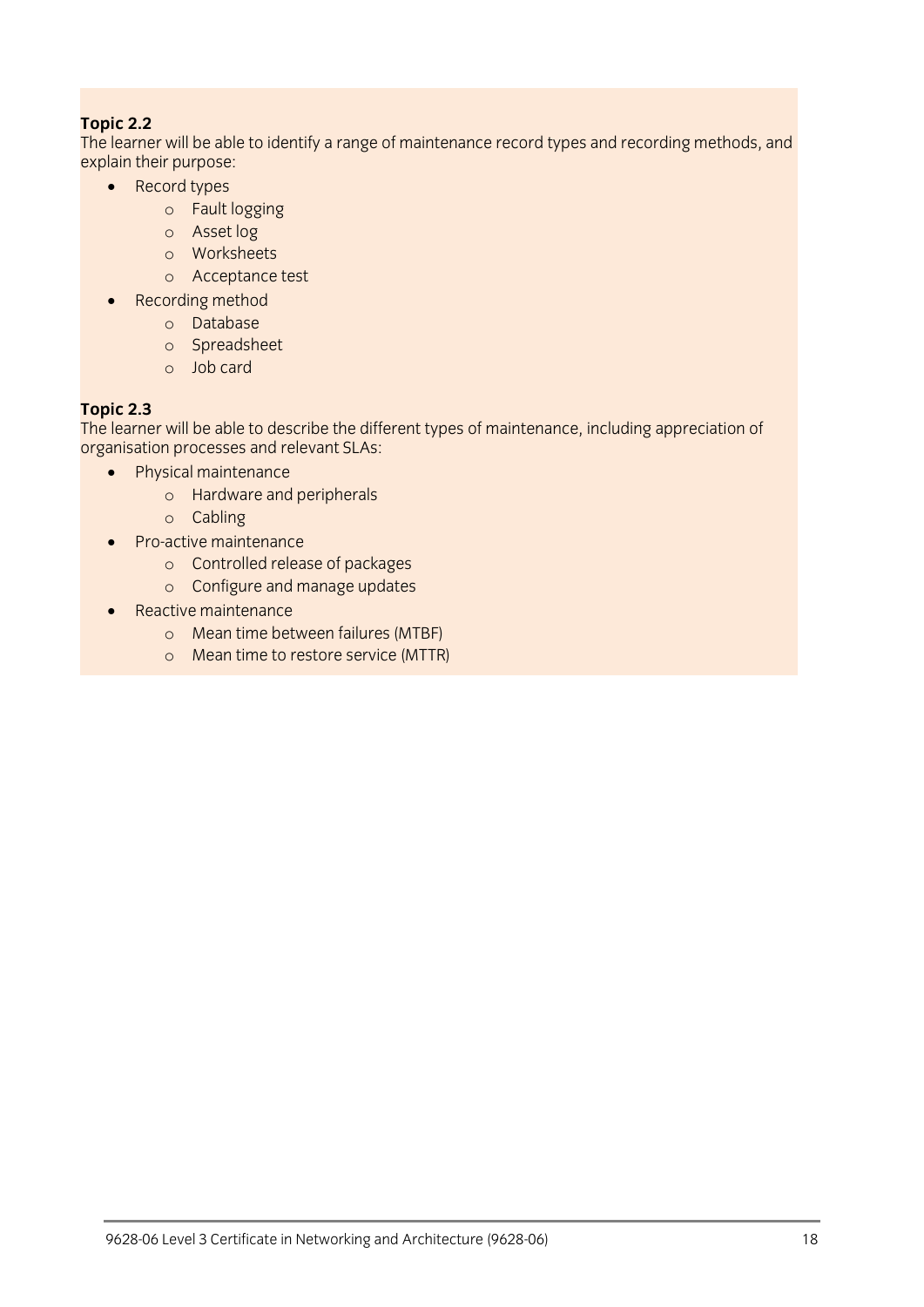3 Understand the fundamentals of computer configuration

**Topics**<br>3.1 Computer systems 3.2 Readiness and compatibility 3.3 Devices and drivers 3.4 Access control 3.4 Access control

In this learning outcome the rearner will explore the fundamentals of hardware devices, their<br>comnarability comnatibility and access comparability, comparability and access.

**The learne**  $\frac{1}{2}$  their benefits.

- $\bullet$  Device
	- <sup>o</sup> Form factor
	- Hardware performance
		- <sup>o</sup> Memory
		- <sup>o</sup> CPU
		- <sup>o</sup> Storage
		- <sup>o</sup> Network cards

**The learne**  $\frac{1}{\sqrt{2}}$ 

- System requirements
	- <sup>o</sup> Specifications (minimum/recommended)
- Hardware compatibility
	- <sup>o</sup> Testing
	- <sup>o</sup> Sandbox
	- <sup>o</sup> Upgrading
- Network devices
	- <sup>o</sup> Connectivity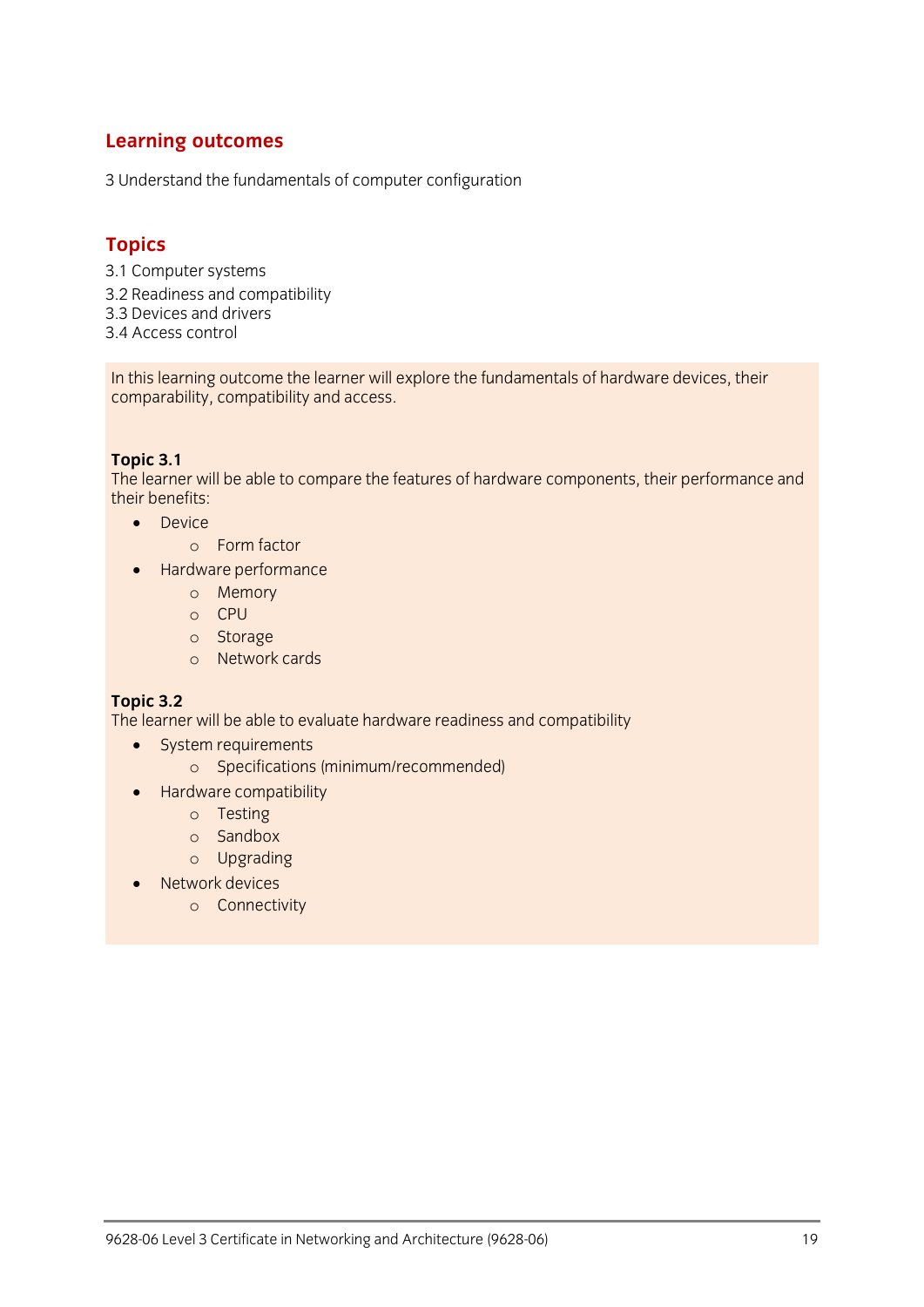**The learne**  $T_{\text{total}}$  be able to describe configuration and device drivers:

- Build OS image
	- <sup>o</sup> OS, drivers and applications
- Devices
	- <sup>o</sup> Display units
	- <sup>o</sup> Printers
	- <sup>o</sup> Scanners
	- <sup>o</sup> Keyboard/mouse
	- <sup>o</sup> Projectors
	- <sup>o</sup> Storage devices (eg internal/external HD, USB stick, etc)
- Graphics cards<br>• Network drivers
- Network drivers

**Topic 3.4**<br>The learner will be able to describe considerations for implementing access control to local hardware and applications:

- $\bullet$  Policy
	- <sup>o</sup> Formulation
	- <sup>o</sup> Enforcement
	- Physical security<br>• Biometrics
	- **Biometrics**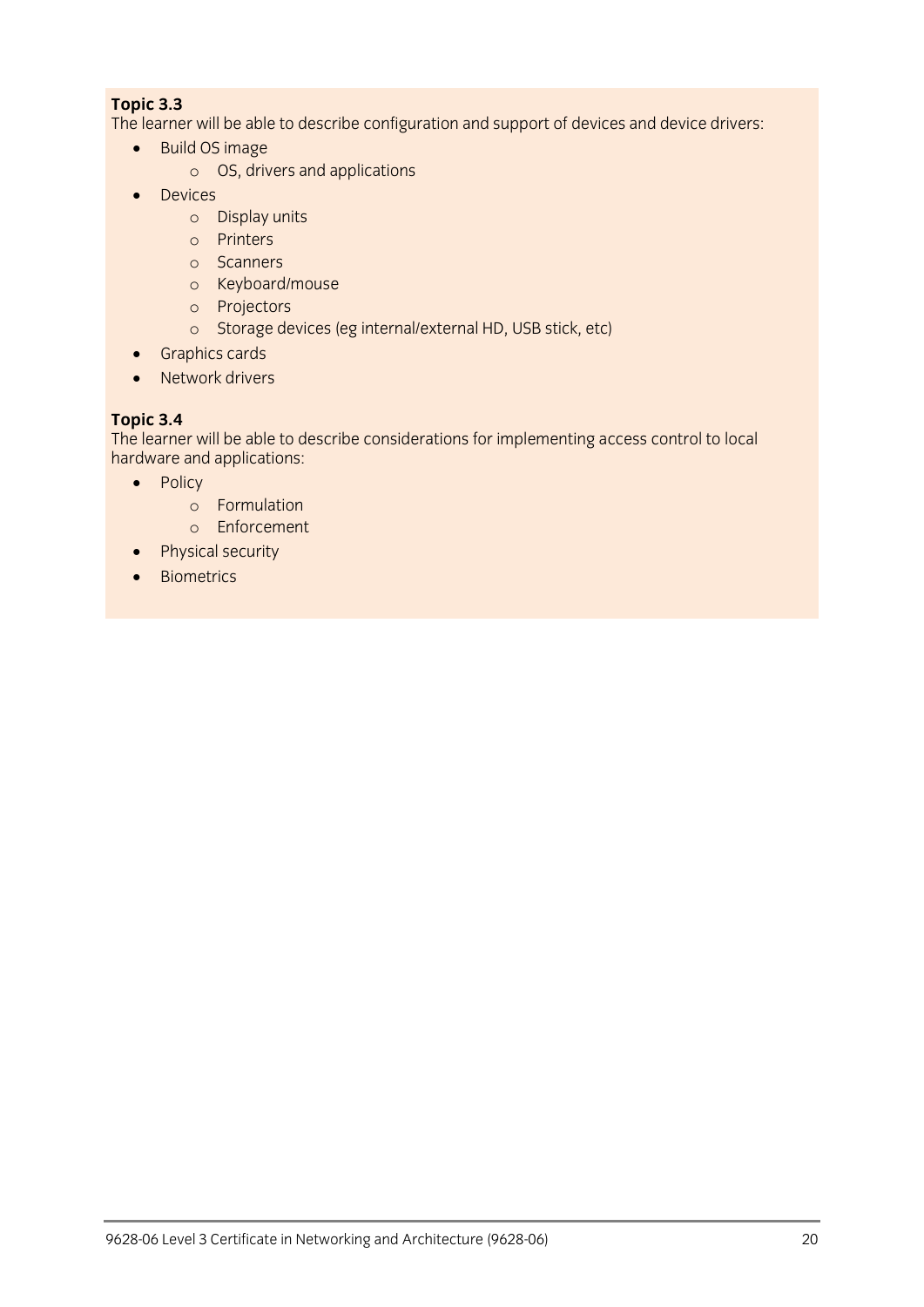4 Understand the architecture of computer and business systems

**Topics**<br>1.1 Duciv  $\cdots$  Business systems

In this learning outcome the learner will explore the fundamentals of business systems architecture

**Topic 4.1** The learner will be able to describe resources and infrastructures that contribute to IT business

- Resources
	- <sup>o</sup> Servers
	- <sup>o</sup> OS
	- <sup>o</sup> Applications
	- <sup>o</sup> Database
	- <sup>o</sup> Middleware
	- <sup>o</sup> Cloud services
	- Infrastructure
		- <sup>o</sup> Networking
		- <sup>o</sup> Security and services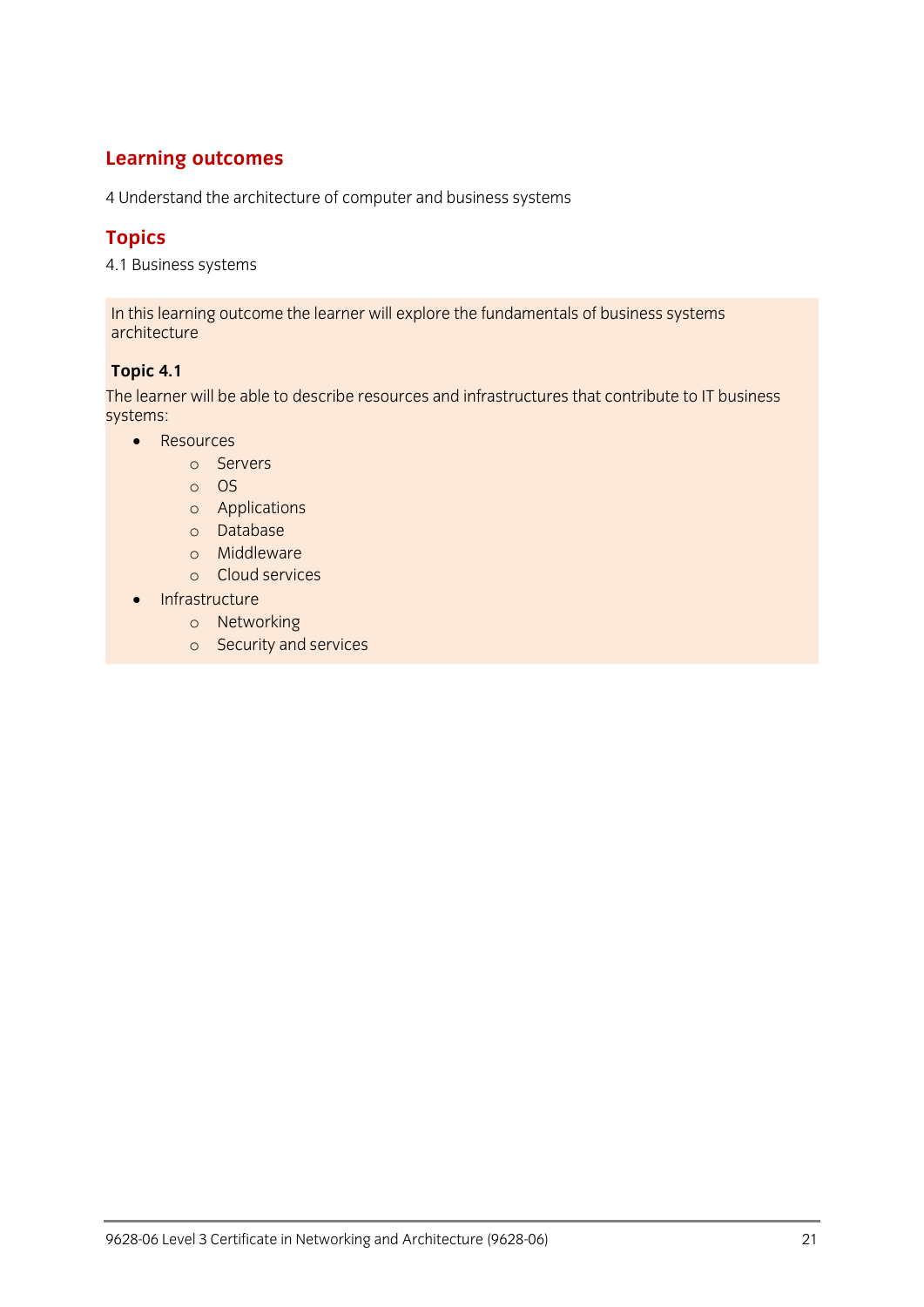5 Understand the application of computational unit notation

- **Topics**<br>5.1 Computational units 5.2 Number systems
- 5.3 IP addresses 5.3 IP addresses

 $\frac{1}{2}$  for network addressing for network addressing.

**Topic 5.1** The learner will be able to describe units used in computing:

- $\bullet$  Bit (b)
- $\bullet$  Byte (B)
- Kilobyte (KB)
- Megabyte (MB)
- Gigabyte (GB)
- Terabyte (TB)

**Topic 5.2**  $T_{\rm eff}$  is able to recognise the basic number systems used in computer  $\frac{1}{2}$ 

- Binary
- $H$ ex

**Topic 5.3** The learner will be able to recognise IP addresses:

- $\bullet$  IPv4
- $\bullet$  IPv6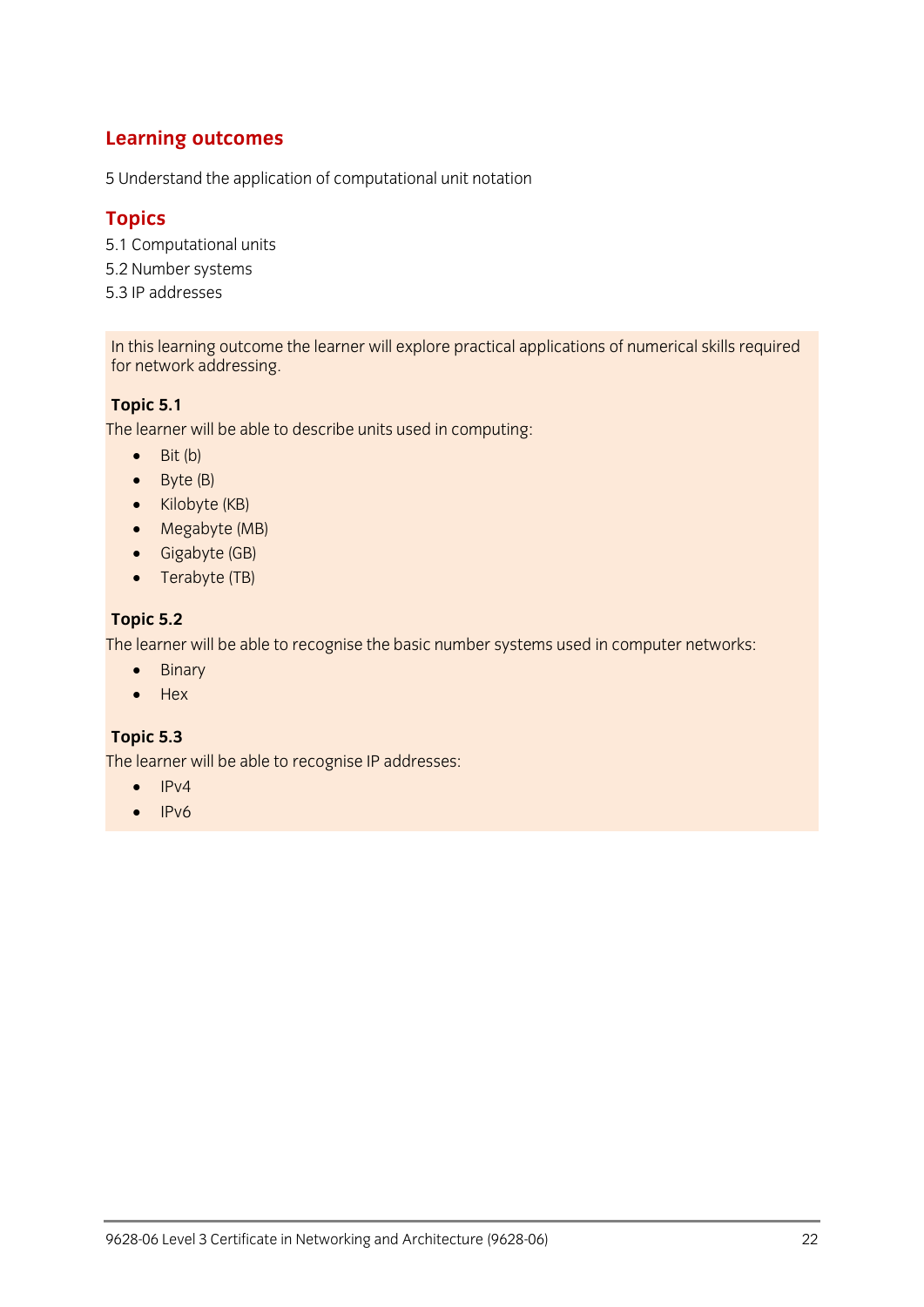6 Understand networking skills necessary to maintain a secure network

**Topics** 6.2 IP settings 6.3 DNS service 6.4 Virtual networks 6.5 Remote management systems 6.6 Access control 6.7 Network services 6.7 Network services

In this learning outcome the learner will explore the networking skills required to maintain a secure network. secure network.

**Topic 6.1** The learner will be able to describe the four layers of the TCP/IP stack model:

- TCP/IP stack
	- <sup>o</sup> Application
	- <sup>o</sup> Transport
	- <sup>o</sup> Internet
	- <sup>o</sup> Network access
- Relationship between OSI 7-layer model and network devices
	- <sup>o</sup> Physical (Cable)
	- <sup>o</sup> Data link (NIC, Switch)
	- <sup>o</sup> Network (Router)

**Topic 6.2** The learner will be able to describe configuration of IP settings:

- IP address
- Netmask
- **•** Gateway
- DHCP
- APIPA

**Topic 6.3** The learner will be able to recognise the purpose of server DNS and december the comiguration.<br>of client DNS:

- Server DNS
	- Client DNS

**Topic 6.4**<br>The learner will be able to describe the nature of virtual networks: The learner will be able to describe the nature of virtual networks:  $\frac{1}{2}$ 

- VLAN
- VPN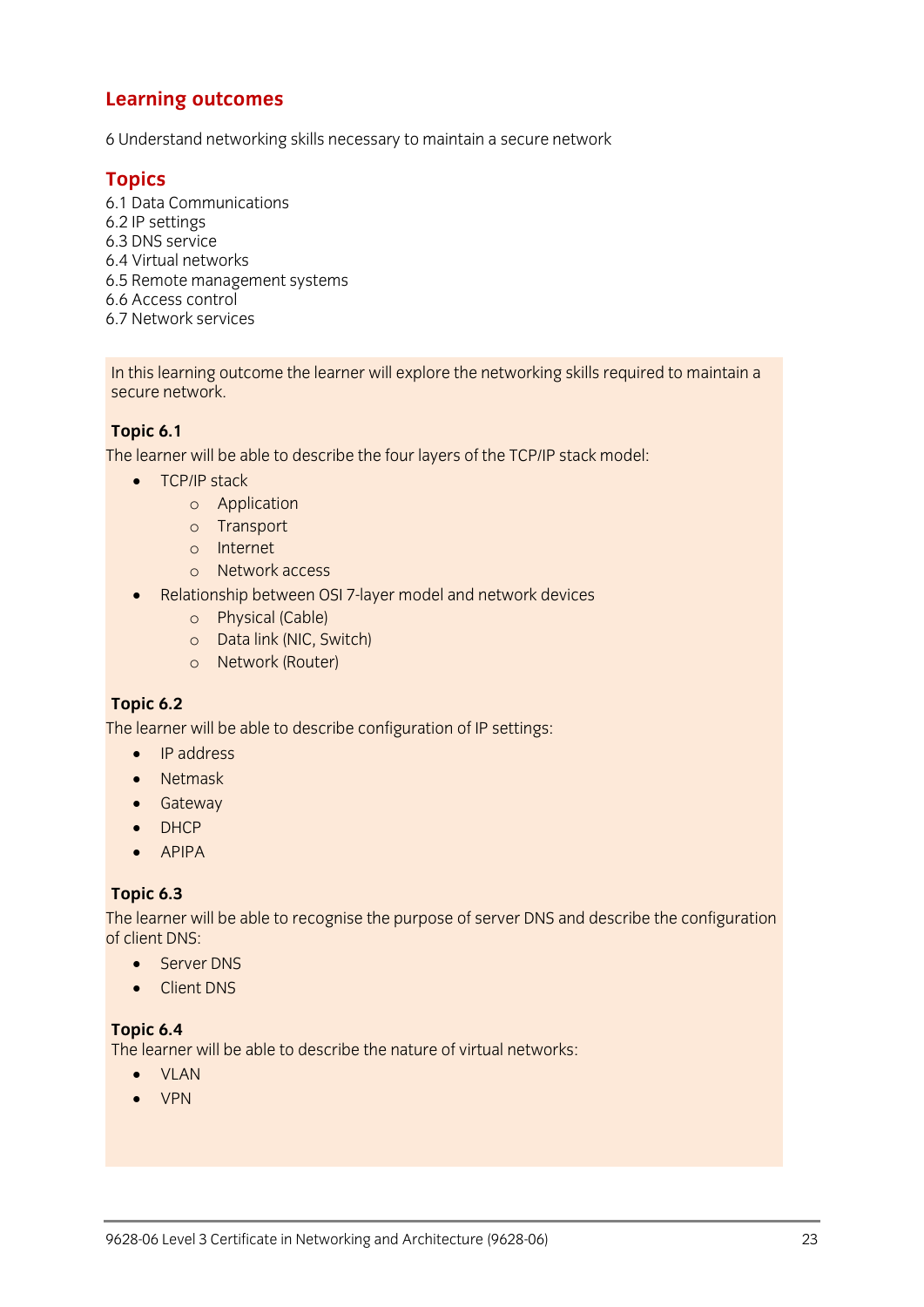**Topic 6.5**<br>The learner will be able to describe configuration of remote access to a network using remote The learner will be able to describe configuration of remote access to a network using remote a network using remote a new set of  $\sigma$ management systems

- $\cdot$  RDP
- ONC<br>COSH
- $\bullet$  SSH<br> $\bullet$  Pow
- PowerShell

**The learne**  $T$ 

- Physical
	- **•** Authorisation
	- Authentication

**The learne**  $T_{\rm eff}$  able describe the use of directors  $\mu$  and  $\mu$  access files:

- User
- User groups
- Permissions
- Object data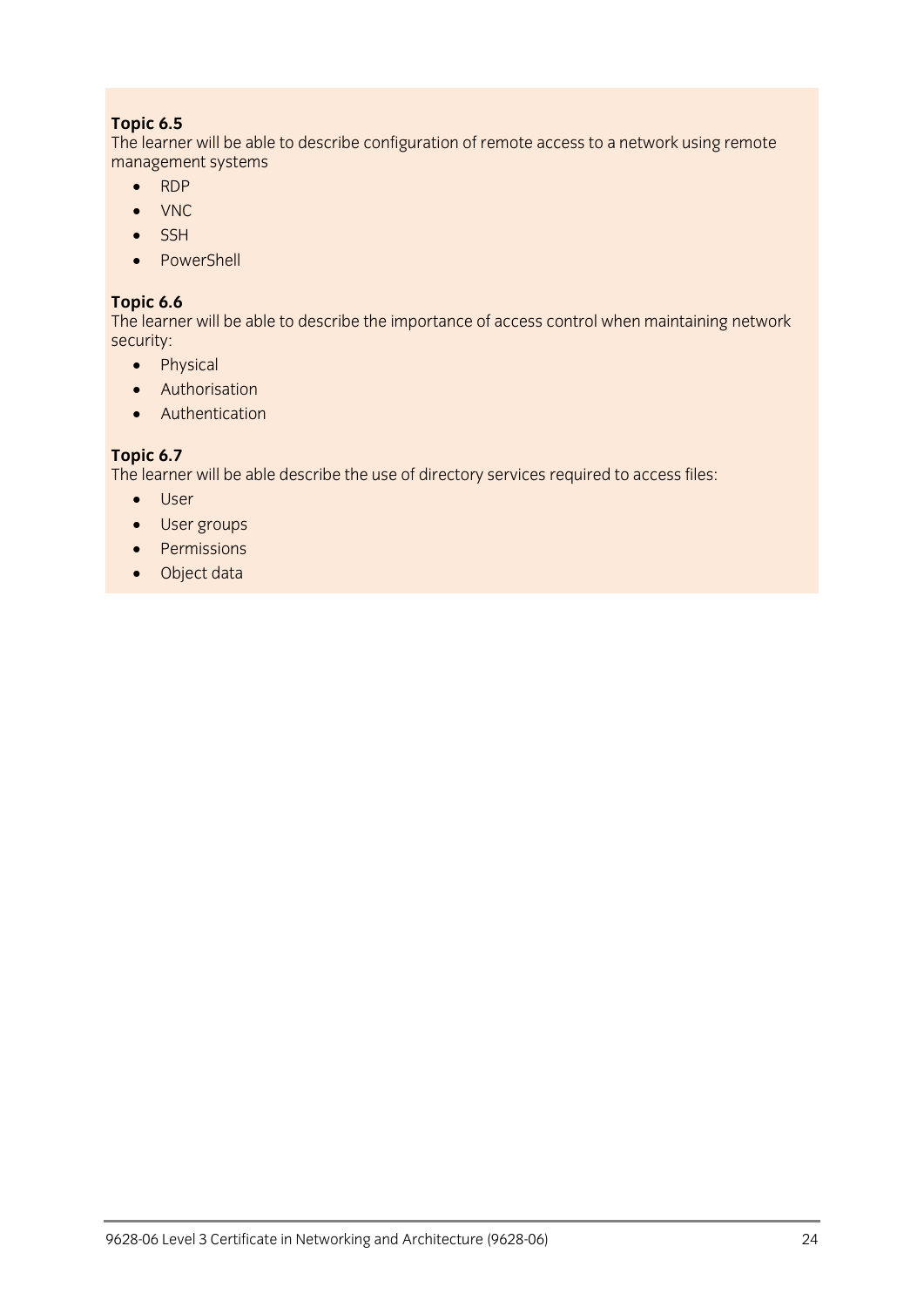# **Guidance for delivery**

Mentors/tutors should be aware that generic terminology is used so there is no vendor specific<br>terminology in this unit. Vendor specific knowledge may be taught as required but will not be  $t_{\text{c}}$ assessed.

Where the required knowledge may vary depending on company or organisation policy, this must be made clear to the learner, and they must understand that real world examples are not necessarily typical of all organisations. Equally, learner should be aware of knowledge that is  $\frac{1}{2}$  of  $\frac{1}{2}$  of  $\frac{1}{2}$  organisations. Equalizer show a showledge that is considered to most or all organisations.  $\sigma$  and  $\sigma$  most or all original or all orders or all orders or all orders or all orders or all orders or all orders or  $\sigma$ 

This unit can be taught either within or outside of the workplace or organisation as appropriate, providing the learner with paper based, or hands on practical exercises and case studies  $\frac{1}{2}$  provides the learner paper based on providing the case of the learner  $\frac{1}{2}$  exercises and case studies and case studies and case studies are studies and case studies studies studies and case studies studies representative of the Infrastructure Technician competencies in operation.

Learners should be encouraged to explore and use as wide a range of hardware and software as<br>possible, this should also include researching and utilising new and emerging technologies where possible, this showled research also include  $\frac{1}{2}$  and utilizing  $\frac{1}{2}$  and  $\frac{1}{2}$  and  $\frac{1}{2}$  and  $\frac{1}{2}$  and  $\frac{1}{2}$  and  $\frac{1}{2}$  and  $\frac{1}{2}$  and  $\frac{1}{2}$  and  $\frac{1}{2}$  and  $\frac{1}{2}$  and  $\frac{1}{2}$  an available.

*Equipment* Below is an indicative list, not an exhaustive list.

Hardware

- Computer components e.g. motherboard, CPU, RAM, expansion cards, hard drives<br>• Networking equipment e.g. switch, router, modem, network cable and connectors
	- Networking equipment e.g. switch, router, modem, network cable and connectors<br>• Tools e g screwdrivers multimeter cable crimper cable tester
	- Tools e.g. screwdrivers, multimeter, cable crimper, cable tester<br>• Rack-based Physical Server (for demo only)
	- Rack-based Physical Server (for demo only)

- **CORPORT CONTROLLER CONTROLLER SOFTWARE SOFTWARE SOFTWARE SOFTWARE** 
	- VMWare Player
	- Hyper-V on Windows 8.1 Pro or Higher

- $\bullet$  Windows Server
	- CentOS

- other software:<br>  $\bullet$  Wireshark
	- CPUZ
	- SiSoft Sandra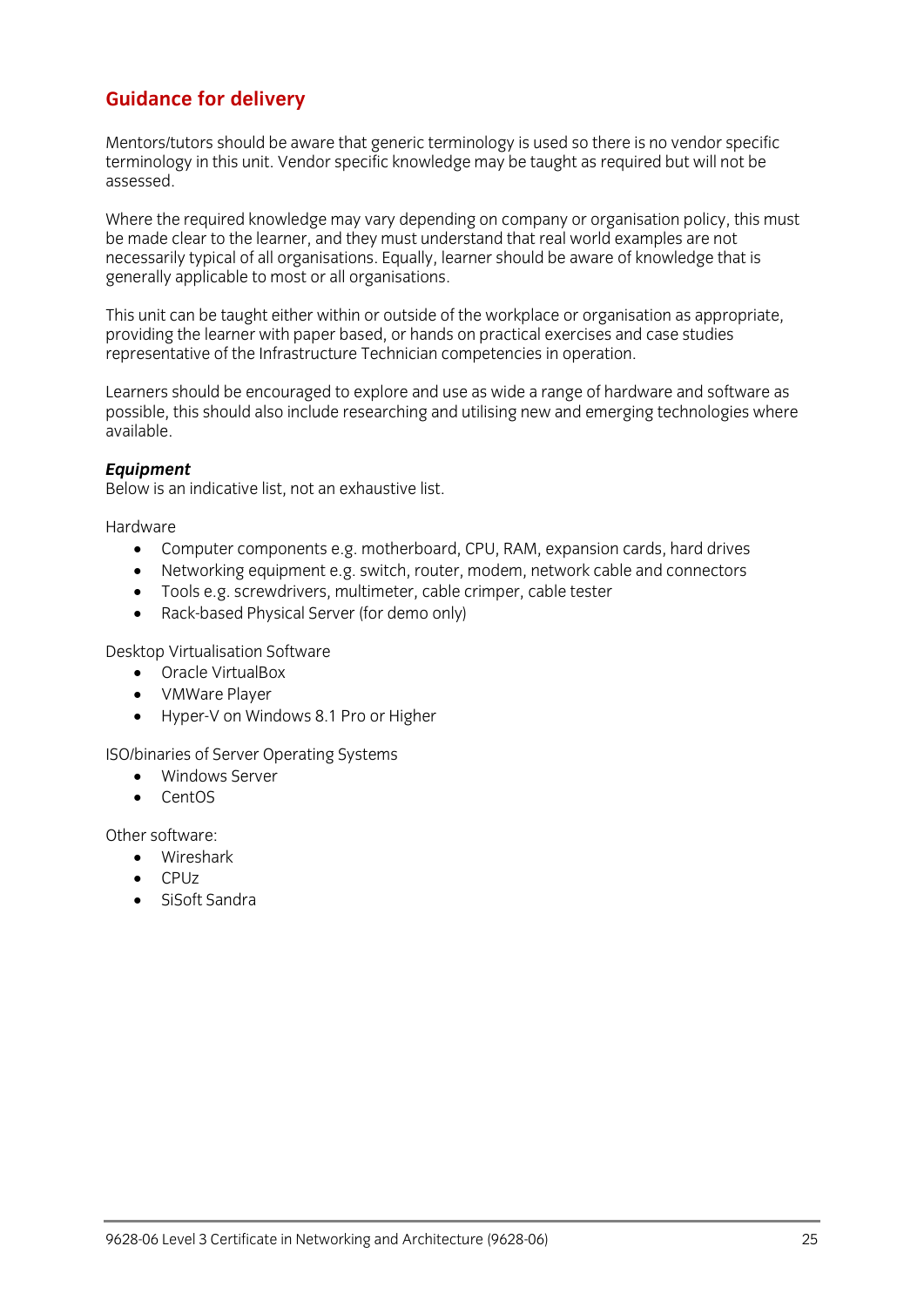### **Employer engagement**

Employer engagement is essential in order to maximise the value of learner' experience. A partnership approach should be adopted where possible with relevant employers in the sector.

When delivering the learning, the organisation or employer should aim to maintain contact with the wider industry to help with keeping the examples of legislation, policies and codes of practice used in the taught content, up to date. Assessors and apprenticeship mentors/tutors should also undertake regular CPD activities in the industry to maintain knowledge of current industry practice. undertake regular CPD activities in the industry to maintain knowledge of current industry practice.

- 1. Local branches of BCS The Chartered Institute for IT can often provide access to local that employ IT professionals. The BCS has an extensive branch network of volunteers operating across the UK, Channels Islands and Isle of Man. http://www.bcs.org/category/5897 http://www.bcs.org/category/58977<br>Professor
- 2. Invite local businesses to visit the workplace or organisation that is delivering the system support, especially in respect of their dealing with issues regarding networking and architecture. Ask the learner to identify aspects of the IT support practices of local business that may be considered 'good practice'. that may be considered 'good practice'.
- 3. The Computing/IT faculty of every university will have links to employers in the local that is delivering the apprenticeship programme to major employers of IT skilled graduates and apprentices. Such links should be developed by the workplace or organisation that is delivering the apprenticeship programme so as to better understand the skills needs and  $\frac{d}{dt}$  career options for IT practitioners at all levels (i.e. think of how your learner can develop  $\sum_{i=1}^n$ their career)
- 4. Tech Partnership, the UK sector skills council for the IT/Telecoms industry, have an extensive list of small/medium sized employers of IT skilled apprentices and college leavers. They also provide a wealth of free resources to enable better engagement with local employers. https://www.thetechpartnership.com/ employers. <u>In present the teach</u> partnership.com/
- 5. The Computing Technology Industry Association (CompTIA) is a non-profit, international<br>trade association representing more than 2,000 members, 3,000 academic and training partners and tens of thousands of registered users spanning the entire information communications and technology (ICT) industry. Anyone can sign up to become a registered user and gain access to a vast library of resources that includes cutting edge research into technology trends from the UK and around the world.  $\frac{1}{\sqrt{2}}$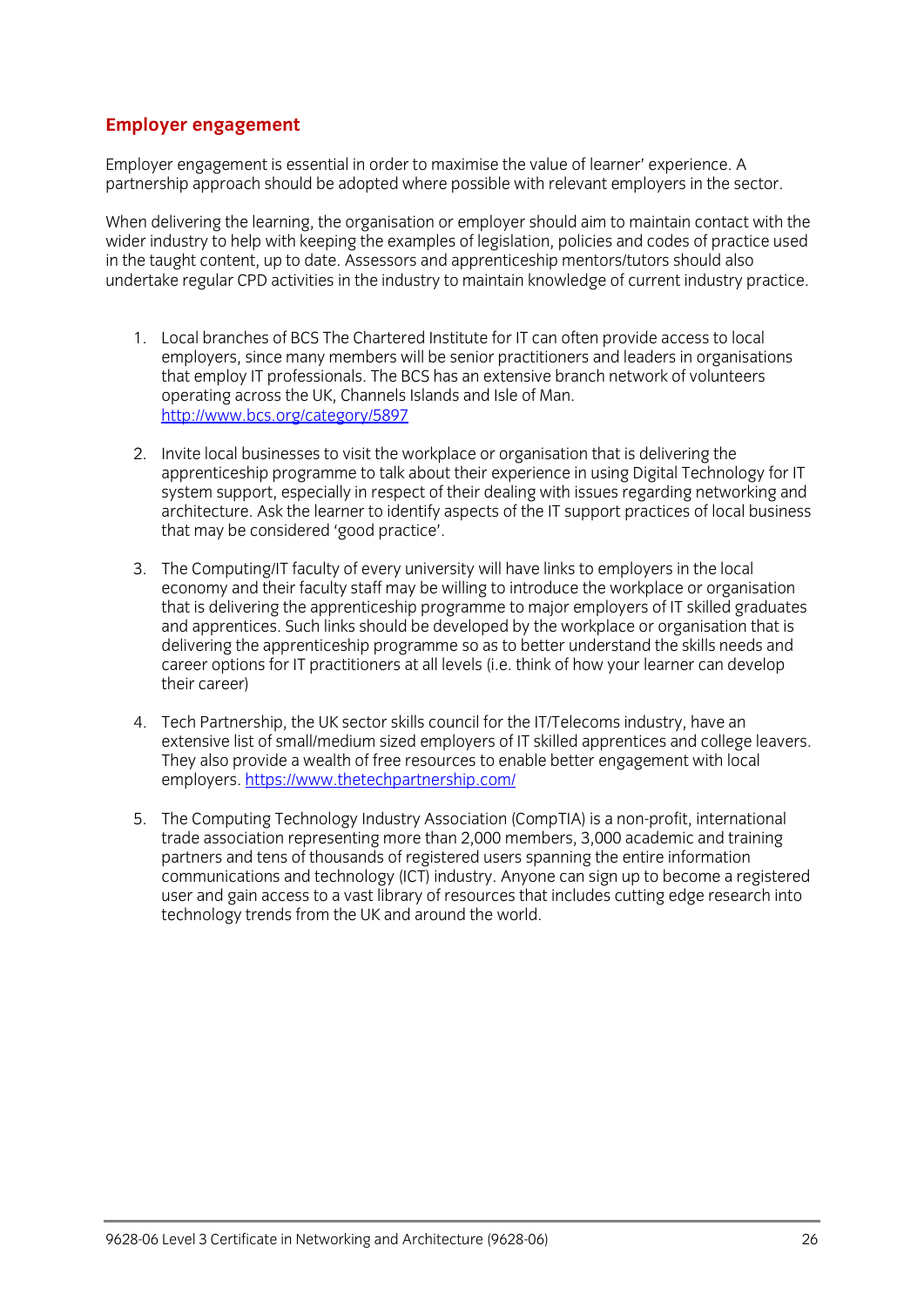### **Suggested learning resources**

| Beasley J & Nilkaew P |
|-----------------------|
| Meyers, M             |
| Mallet, A             |
| Lammle, T             |
| Gibson, D             |
| Carpenter, T          |
| Tulloch, M            |
| Tulloch, M            |
|                       |

### *Journals and magazines*

Websites<br>https://certification.comptia.org/certifications/a https://certification.comptia.org/certifications/network https://technet.microsoft.com/en-us/virtuallabs/ https://technet.microsoft.com/library/hh801901.aspx http://wiki.centos.org/ https://mva.microsoft.com/en-US/training-courses/networking-fundamentals-academic-edition-12452?l=j8Xm7GLPB\_3105192806 http://www.w3schools.com/website/web tcpip.asp http://www.cisco.com/c/en/us/support/docs/ip/routing-information-protocol-rip/13788-3.html http://jodies.de/ipcalc https://www.professormesser.com/network-plus/n10-006/n10-006-course-index/ https://www.professormesser.com/network-plus/n10-006/n10-006-course-index/ https://www.professormesser.com/free-a-plus-training/220-901/comptia-220-900-course/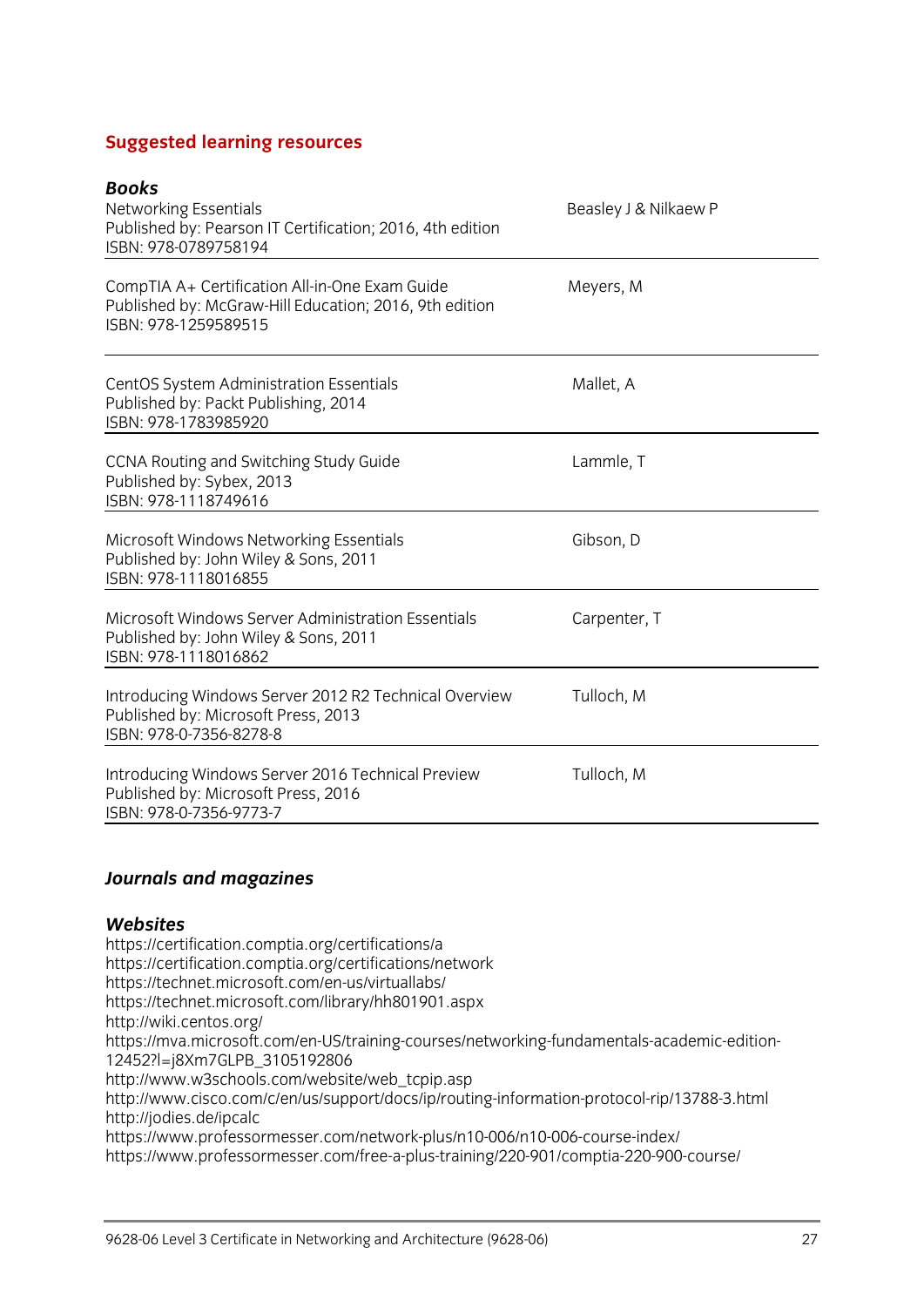# **Appendix 1 Relationships to other qualifications**

### *Links to other qualifications*

Centres are responsible for checking the different requirements of all units/qualifications they are delivering and ensuring that can deliver meet requirements of all units/qualifications.

### *Literacy, language, numeracy and ICT skills development*

This qualification can develop skills that can be used in the following qualifications:

- Functional Skills (England) se[e www.](http://www.cityandguilds.com/functionalskills)[cityandguilds.com/functionalskills](http://www.cityandguilds.com/essentialskillsni)<br>● Fssential Skills (Northern Ireland) see www.cityandguilds.com/essentia
- Essential Skills (Northern Ireland) see www.cityandguilds.com/essentialskillsni<br>■ Essential Skills Wales see www.cityandguilds.com/esw
- Essential Skills Wales see [www.cityandguilds.com/esw](http://www.cityandguilds.com/esw)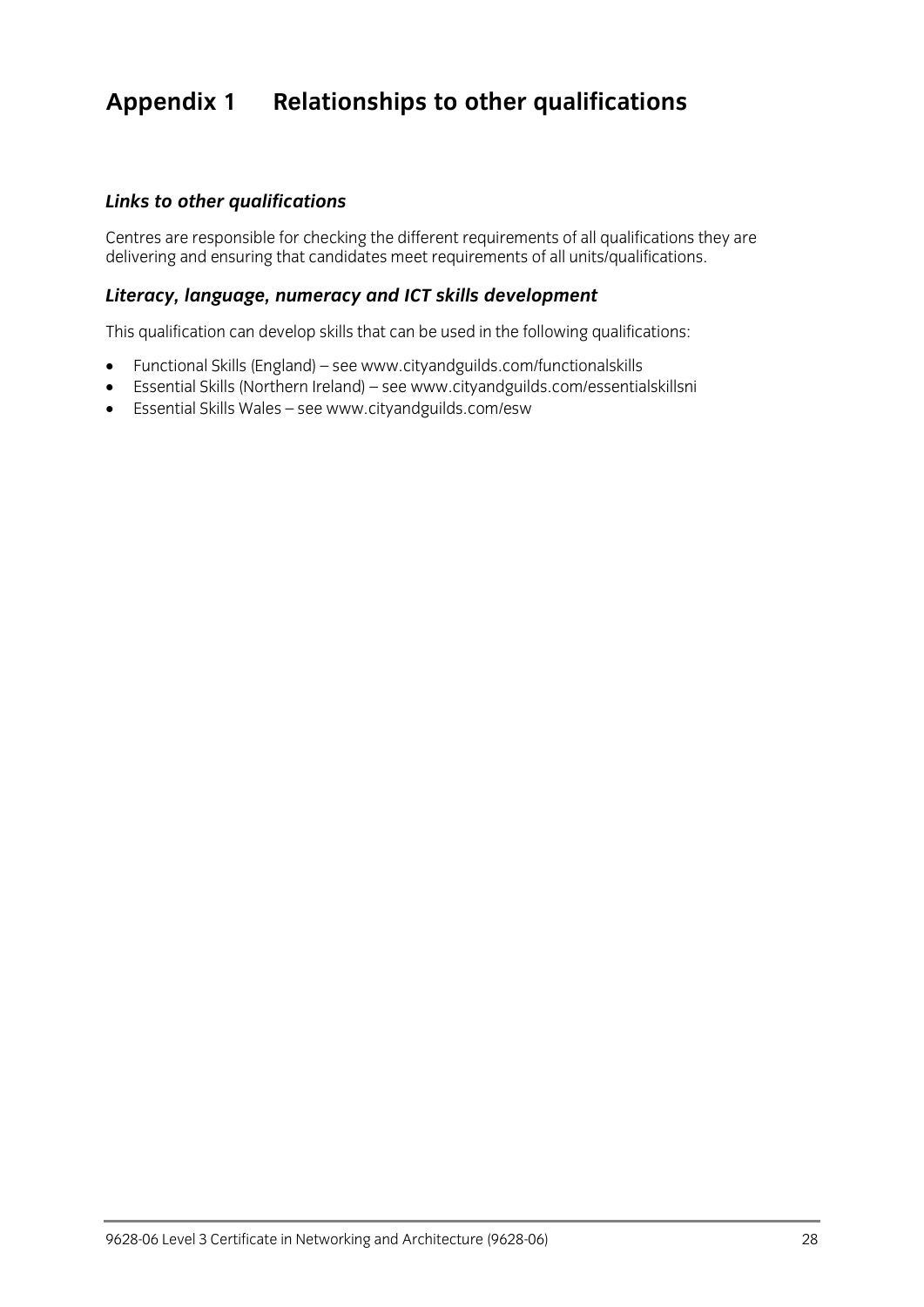# **Appendix 2 Sources of general information**

The following documents contain essential information for centres delivering City & Guilds qualifications. They should be referred to in conjunction with this handbook. To download the documents and to find other useful documents, go to the Centres and Training Providers homepage on www.cityandguilds.com.  $\frac{1}{2}$  and  $\frac{1}{2}$ 

*Centre Manual - Supporting Customer Excellence* contains detailed information about the processes centre' status, or to offer a particular qualification, as well as updates and good practice exemplars for City & Guilds assessment and policy issues. for City & Guilds assessment and policy issues.

- The centre and qualification approval process<br>• Assessment internal quality assurance and ex
- Assessment, internal quality assurance and examination roles at the centre
- Registration and certification of candidates
- Non-compliance
- Complaints and appeals
- Equal opportunities
- Data protection
- Management systems
- Maintaining records
- Assessment
- Internal quality assurance
- External quality assurance.

*Our Quality Assurance Requirements* encompasses all of the relevant requirements of key regulatory documents such as:

- SQA Awarding Body Criteria (2007)
- NVQ Code of Practice (2006)

and sets out the criteria that centres should adhere to pre and post centre and qualification approval. approval.

*Access to Assessment & Qualifications* provides full details of the arrangements that may be made adiustments in assessment. adjustments in assessment.

The **centre homepage** section of the City & Guilds website also contains useful information on  $\mathbf{S}$ 

- **Walled Garden**: how to register and certificate candidates on line
- **Events:** dates and information on the latest Centre events
- **Online assessment**: how to register for e-assessments.

*Centre Guide – Delivering International Qualifications* contains detailed information about the processes which must be followed and requirements which methods where a centre to achieve.<br>'annroved centre' status, or to offer a narticular qualification 'approved centre' status, or to offer a particular qualification.

- The centre and qualification approval process and forms
- Assessment, verification and examination roles at the centre
- Registration and certification of candidates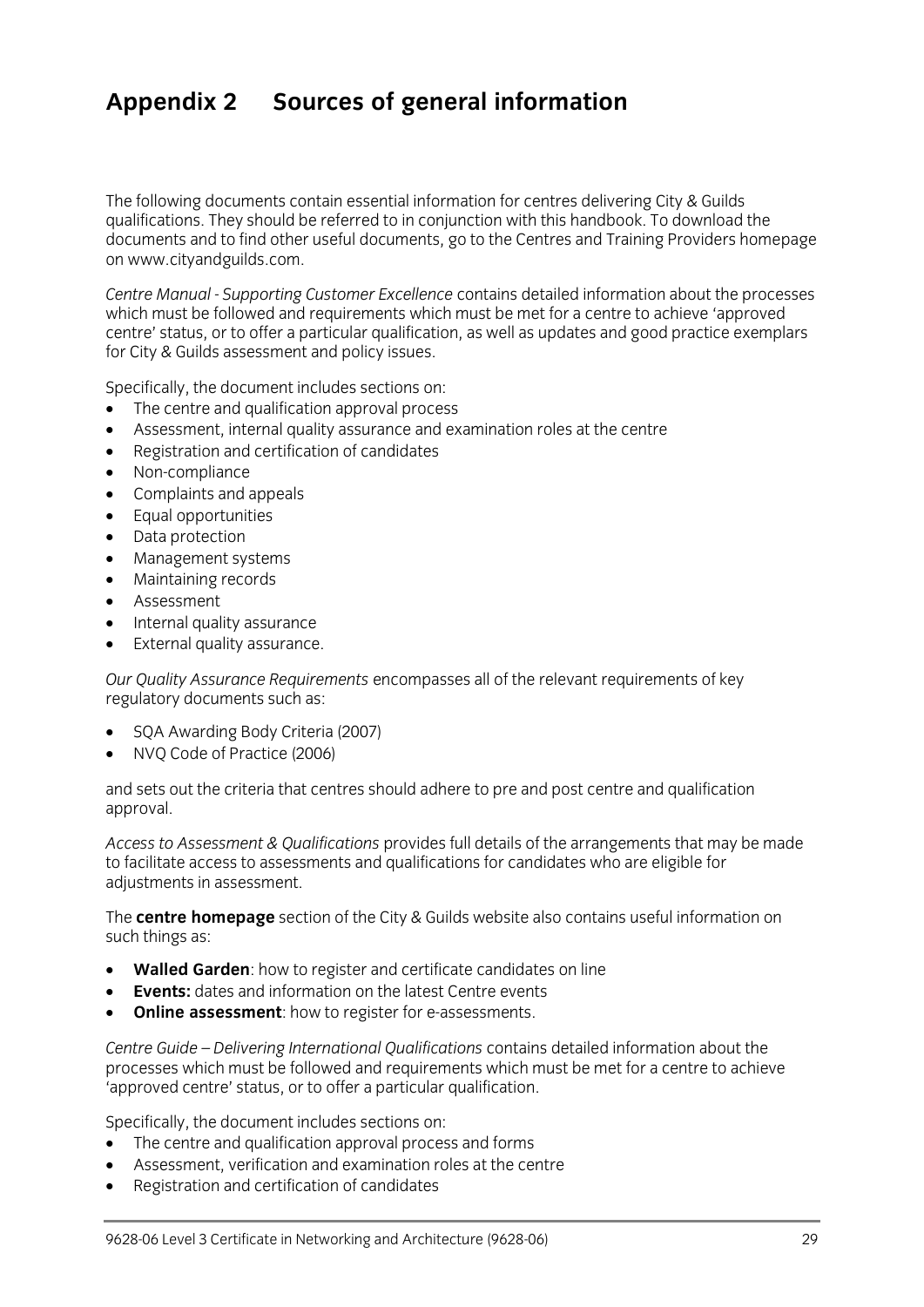- Non-compliance
- Complaints and appeals
- Equal opportunities
- Data protection
- Frequently asked questions.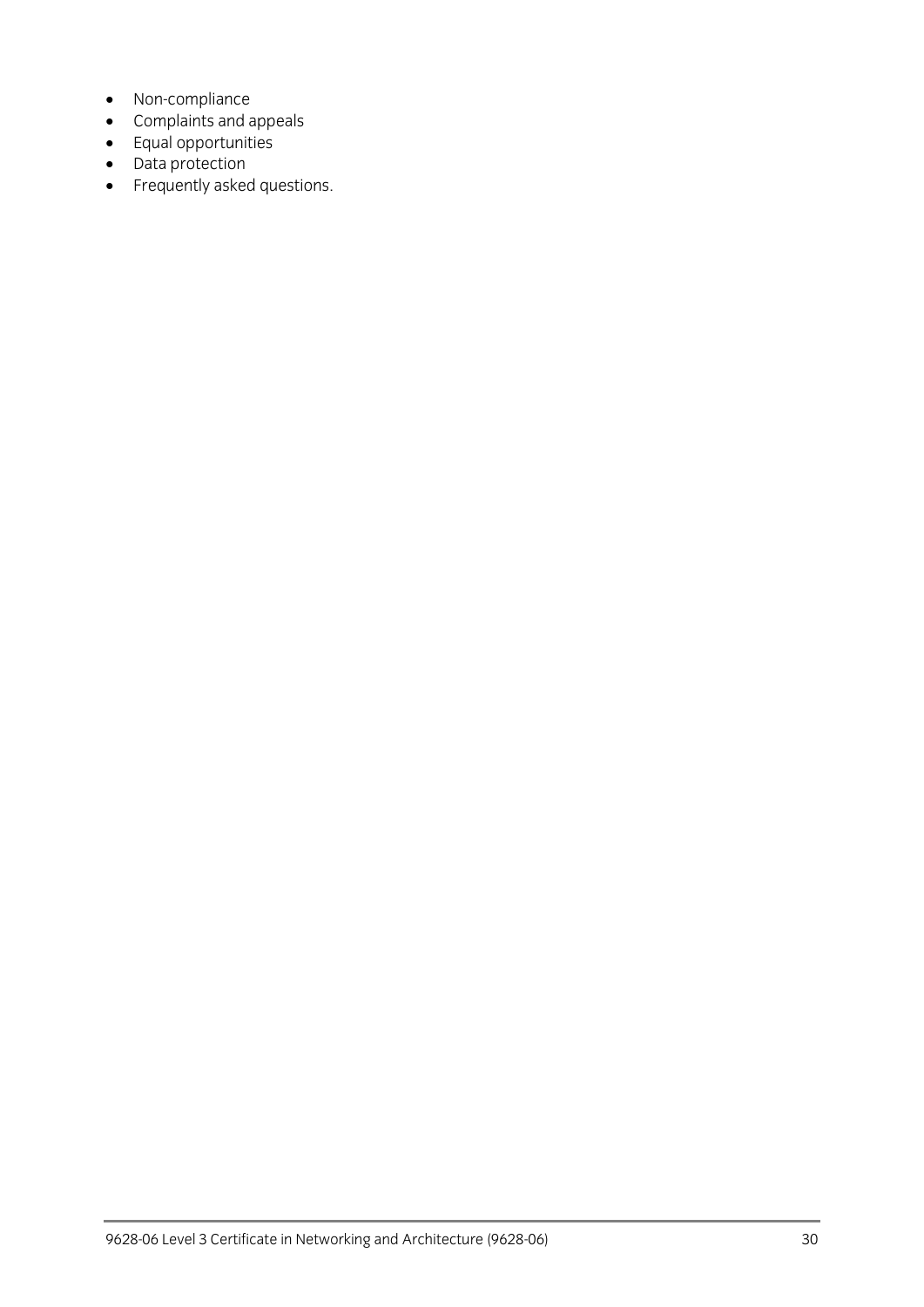# **Appendix 3 Useful contacts**

| E: learnersupport@cityandguilds.com                                                                 |
|-----------------------------------------------------------------------------------------------------|
| $F: +44(0)2072942413$<br>E: intcg@cityandguilds.com                                                 |
| $F: +44(0)2072942413$<br>E: centresupport@cityandguilds.com                                         |
| $F: +44(0)2072942413$<br>$F: +44$ (0)20 7294 2404 (BB forms)<br>E: singlesubjects@cityandguilds.com |
| $F: +44(0)2072942413$<br>E: intops@cityandguilds.com                                                |
| $F: +44(0)2072942413$<br>E: walledgarden@cityandguilds.com                                          |
| $T: +44(0)1215038993$<br>E: business@cityandguilds.com                                              |
| $F: +44(0)2072942413$                                                                               |
|                                                                                                     |

Every effort has been made to ensure that the information contained in this publication is true and correct at the time of going to press. However, City & Guilds' products and services are subject to continuous development and improvement and the right is reserved to change products and continuous development and include the right included to change the right included to contain the right included to change and the right included to change and the right included to change and the right included to change services from time to time. City & Guilds cannot accept liability for loss or damage arising from the use of information in this publication.

If you have a complete a complaint in the service and the services that we have a complete the services that we have a control of the services that we have a control of the services that we have a control of the service th provide, email[: feedbackandcomplaints@cityandguilds.com](http://feedbackandcomplaints@cityandguilds.com)